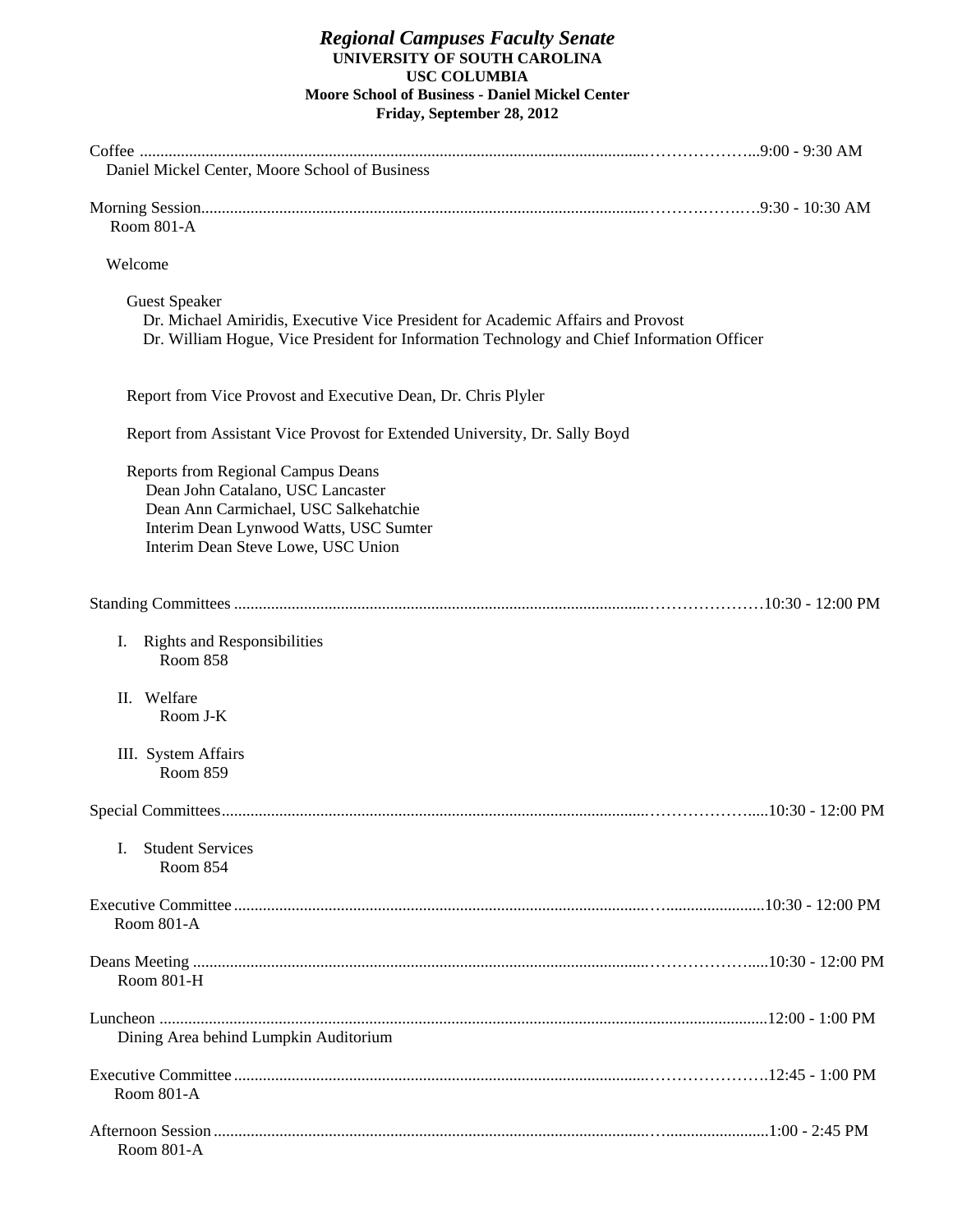# **AGENDA**

I. Call to Order

| П. | Correction/Approval of Minutes: | April 20, 2012       |
|----|---------------------------------|----------------------|
|    |                                 | <b>USC</b> Lancaster |

- III. Reports from Standing Committees
	- A. Rights and Responsibilities Professor Danny Faulkner
	- B. Welfare Professor Fernanda Burke
	- C. System Affairs Professor Andy Kunka
- IV. Executive Committee Professor Jolie Fontenot
- V. Reports from Special Committees
	- A. Committee on Libraries Professor Maureen Anderson
	- B. Committee on Curricula and Courses Professor Robert Castleberry
	- C. Committee on Faculty Welfare Professor Fernanda Burke
	- D. Faculty-Board of Trustees Liaison Committee Professor Bruce Nims
	- E. Regional Campuses Research and Productive Scholarship Committee TBD
	- F Regional Campuses Academic Advisory Council Professor Bruce Nims
	- G. Other Committees
		- 1. Conflict of Interest Committee Professor Noni Bohonak
- VI. Unfinished Business
- VII. New Business
- VIII. Announcements
- IX. Adjournment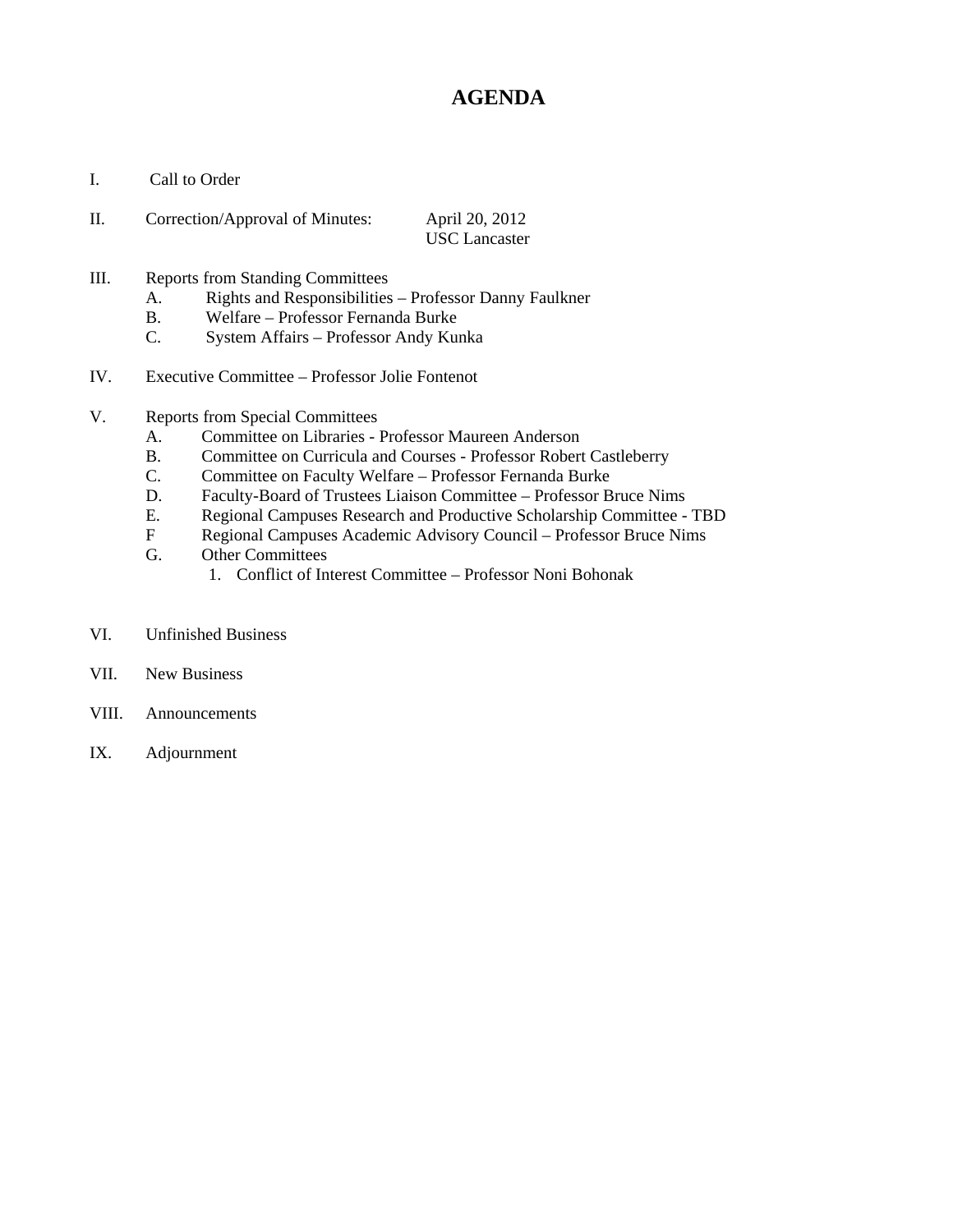## **UNIVERSITY OF SOUTH CAROLINA**

#### **Regional Campuses Faculty Senate**

#### **September 28, 2012**

#### **Morning Session.**

**Bruce Nims:** Good morning, it's the first meeting of the regional campus' faculty senate 2012- 2013 academic year will come to order. Our first order of business to welcome special guest today, Provost Micheal Amirides is here to speak to us and also he's very anxious to hear some questions from senators and engage in some dialog. So without further ado, Provost Amirides.

**Provost Amirides:** Good morning, thank you Mr. Chairman. I hope it doesn't happen what happened in the other room, that they came in and all of a sudden the party was over. As soon as I walked in, everybody ran away and went to the other side of the building. It's good to see you and it's a great day today and wonderful weather. As I was walking across the Horseshoe to come here I thought actually today that I would like to travel for a couple of hours. It's a good day to be out and actually catch up with my thoughts. Now days this the only time I actually have to think, when I am driving somewhere. Usually, regardless of what some people may think, we think, those think in Osborne we don't think too much, we do think all the time. We go from meeting to meeting. I know there are a lot of things on your mind. The most important thing that you want to hear from me today, again this fall we are going to have the faculty grants from the Provost office, right? That was the biggest concern that everybody had and I want to make sure that everybody knows that we put the call out, it is going to be, the competition is going to be again and I know that the Regionals have done well and you have had several success stories. Of course I am joking. I know you want to talk about Palmetto College and that's the most important aspect as this is a big change.

 I don't know how many of you saw this story in the Chronicle of Higher Education. The Chronicle published this story about the Palmetto College in this week's written edition, it's a full page story, it's a very good story for us it gives us very strong national exposure. It starts the right way. It picks up a student from the Back to Carolina program that we are starting this year. I believe he's in his mid-forties, he has a family, he was in the navy and started college and could never finish without what we are offering and that follows him and then after this there is a whole positive reception of what we are trying to do, how this is going to change the way that we are doing with access in South Carolina, how we are going to be able to reach more people. How does this affect or not affect the for profits institution? Dean Carmichael is quoted in that story. The President is quoted in that story. It's a very interesting prospective from a national standpoint and I think it plays for us fairly well because it is published in the same edition for the first time our ad appears for the new chancellor for the Palmetto College, so that helps with the search process it puts a third party perspective into the mix and will help us when talking to our candidates.

We are moving with the search, we have hired searches, executive searches and very well qualified in higher education in all different levels of higher education from dean sets to executive sets for research universities, comprehensives, community colleges. They have been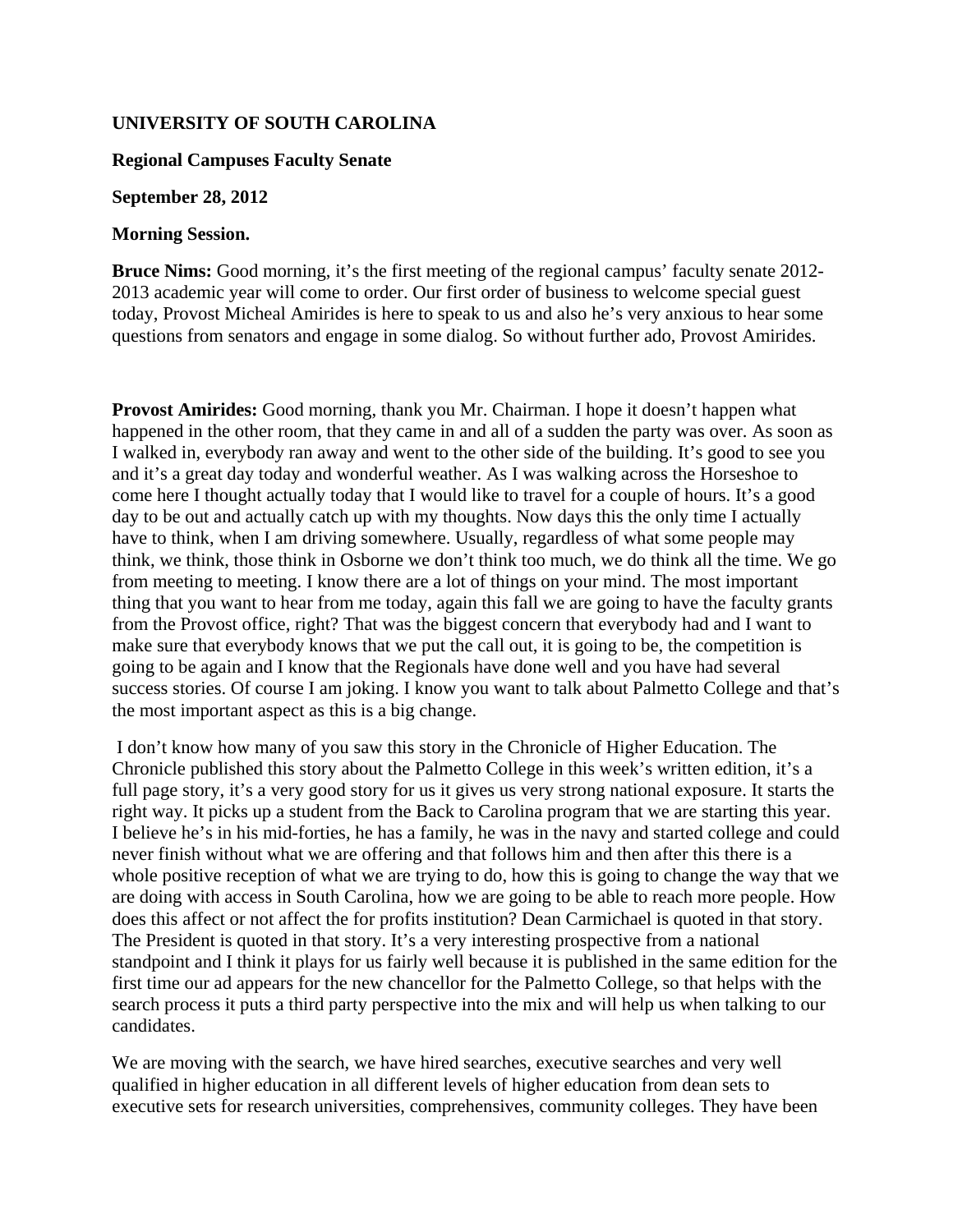heavily engaged, in fact we had a meeting of the search committee yesterday and we talked about processes, they gave us an update. They are very satisfied with the candidates so far, althought he first ad just appeared in the chronicle this week, we have a number of candidates, they have been recommended, they have been nominated, and a number of them they have already applied. I am the chair of the search committee. We count on the chair of the search committee and we count on you as well as other sources but primarily on you, on the faculty, from the regional campuses to make nominations to suggest people that you may know nationally or within South Carolina that you believe would fit the profile and would make a good Chancellor for Palmetto College. My expectation is that we are going to have airport interviews by the end of November and from there on are going to move pretty quickly and I expect that we will be able to name the new Chancellor of the college either by the end of the year, by the end of December, or if this interferes with holidays, very early in January and have on campus interviews.

Now, on campus interviews for Palmetto College is kind of a strange thing, on which campus is the question? That is something that we are trying to figure out with the search committee, how we are going to organize, how we are going to make it possible for you to be able to participate in the process, but on the other hand, don't make this a week long process for its candidates because it doesn't make any sense. We are trying to figure out exactly how we are going to do that, and any suggestions that you may have please communicate to the committee that represent you. There is pretty much one representative from each campus, it is a faculty member in some cases, it is a student, in another case it may be a member of the community, the committee is truly state wide because that is the way that we view the Palmetto College, it is system wide, state wide.

We are also moving ahead using the same search firm for the three dean searches at Union, Sumter and Lancaster. The search firm visited one of the campuses a week ago and spent time with the search committees, I thought it was important to them to be in each one of the campuses to get a feel for what does Sumter mean, what does Lancaster mean, what does Union mean, how do they compare to each other, how they are going to represent them during the searches. On purpose, we delayed these three searches by approximately a month from the Chancellor sets because I would like the new Chancellor to come in and weigh in the decisions that we are going to be making on the three deans. So I expect that they are going to be sometime in late January, early February is when we will try to bring people in and have the decisions be made but there is no reason to wait until we name somebody to start the actual ground work that is needed and stuff, advertising, collecting, nominations, resumes and building the pool that we need to build. So this is as far as the searches have gone.

We are making progress also with respect to the technology department that is going to help us with the conversion of the degrees, from the face to face to the online, we want to do this really first class. We don't want to do an okay job or even subpar job in some cases. For this reason very early on there were some reasons or some suggestions very early on that we could go lectural captioning, put the camera on and have an online course and that is very bad way run an online program. We are in the final stage and we issued a RFP in June, we have recruited, we have reviewed and interviewed a number of responders. In fact we were able to attract the crème de la crème of the industry. The people that came and there were seven applicants, seven responders, we selected three out of the seven to have an interview here in Columbia. They came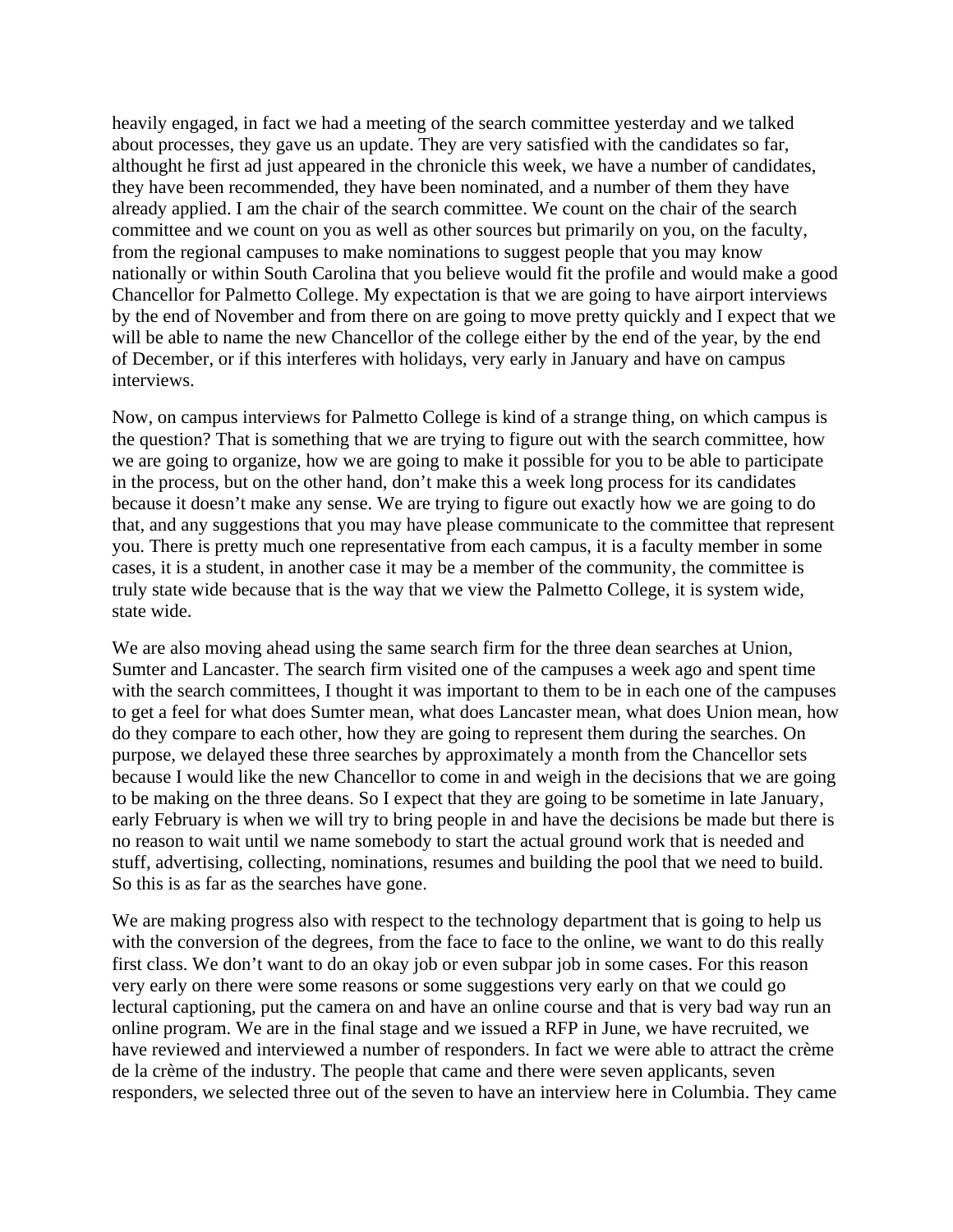and spent half a day with each one of the groups, the indicated how important this conduct is to the industry. Just to give you an example, one company brought in six people to meet with an extended committee, it was the selection committee plus a few people that they wanted, I was not part of this committee for the RFP but I made sure that I was invited when they had the presentations from the vendors. One group brought in six people and this was a group that came from Dallas, there was another group that brought six people and they were a group from California and Washington, DC, and a third group was based in Orlando and Denver and they brought in nine people. That shows you how important this was for them and how they wanted this contract.

We took a risk and I'll take responsibility and the credit for it because when we discussed how we are going to handle these RFP's, there were two questions there: one was the conversion for the undergraduate degree programs which are associated with the Palmetto College and the other was the conversion for some graduate degree programs from Columbia in particular that we wanted to put online. Our understanding and studying of the field was that most of the companies that work in this area they are singly focused on graduate degree programs, and I was afraid if we were going to break this in half and issue two RFP's, we will end up with a very response to the graduate degree program but we were going to end up with maybe with one or two for the undergraduate. So, we put them both together and said we are going to services for both sixty hours of degree completion at the undergraduate level and several graduate degree programs at the master's level. And we specified the services because of the undergraduate level, a number of these companies the way that they operate is that they do marketing, they do recruiting, they do the degree conversion, and then they serve the living, the institution. I didn't want this for Palmetto College. I thought that we have a strong presence in South Carolina. Our name is there. People know us. We have a captive audience in terms of the graduates of the regional campuses, the graduates of the technical colleges. I don't need someone to do extensive marketing of this institution with them. The RFP specified that in this case that we wanted someone to help us with the online conversion and then go away. With the master's program that was a different story. We put the two of them together and I think this will work very well.

The company that we are negotiating with really was attracted by the graduate programs, but now they are going to do the undergraduate degree programs as well and do a good job we're convinced. In fact, they are going to give us a very good price in terms of how much we have to pay them in this particular case. We left the possibility open that if at some point we decide that we are going to extend Palmetto Colleges and the degree programs beyond the state that we might use them for marketing purposes but in the beginning at least we are not going to do that. We do have a marketing budget for Palmetto College for the next one or two years within the state that we will manage. I expect that next Friday at the board of trustees meeting on the  $5<sup>th</sup>$ that we may be able finalize the contract and get it approved. I've been optimistic in the past, but I think this time I'm realistically expecting this to happen. That will open up the door to start the conversion of the degree programs with their help very quickly. When they came on campus the company that we are negotiating with gave us a list. I expect that immediately we will get between 10-12 course designers that are going to be located here and at the locations that they need to be and start the conversation process so that we do have a number of programs available online for next fall when officially Palmetto College is in business.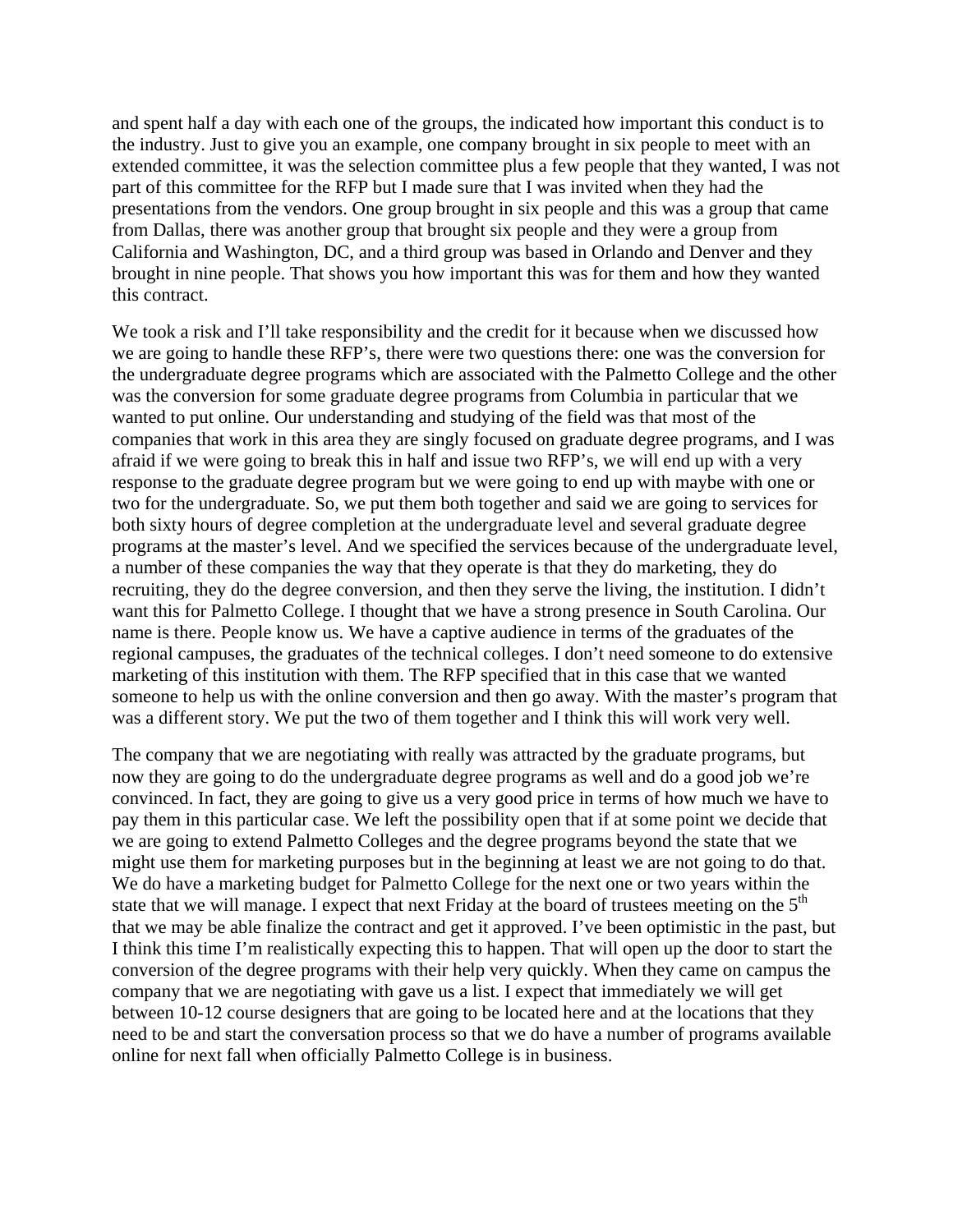The degree programs by the way, in addition to the Bachelors of Liberal Studies which is up and running right now, this is the Back to Carolina program and I know that some of you have participated in some of the courses there. There's going to be a second Palmetto program that we will convert online and that is the Bachelors of Organizational Leadership and then five degree programs coming from the senior campuses. Right now the agreement is that Upstate will do the RN to BSN program and criminal justice, Aiken is gearing up to do Business. Columbia will do an Elementary Education and Buford will do a Human Services degree program. This may change at some point because we are still negotiating with the different senior campuses in making sure that they are okay and are moving along the lines. We are getting all kinds of – Chris and I are getting all sorts of questions from Aiken which was five pages long and these were the questions. That shows you that there are a lot of things that need to be determined. It was very thoughtful. They spent a lot of time anticipating things.

As I have told you before, I personally feel that I am the trustee of the Palmetto College, not the owner, and I am trying to make sure I exercise my fiduciary responsibility if you wish until the owner – the manager – the leader comes in the form of the new Chancellor. Along these lines, I have been very careful with the financial aspects. You know that we received an allocation from the State. We have been holding it, but it was time last week to make some decisions because a lot of things need to get moving to be ready for the fall. I met with the Chancellors of the senior campuses and the deans of the Regional Campuses last Friday and started making some allocations. We have provided some funding for the conversion of the degrees. When Upstate, for example, converts the Criminal Justice degrees to an online format we have incentives for the faculty members that are going to participate in that. In the majority I expect it to be USC Upstate faculty members; in some cases some of you might be involved. I know Buford in particular was asking for one or two courses in Human Services and if someone in the regional faculty had expertise. There is also a degree program that is associated with the Extended University – the Organizational Leadership program. This group is the owner of the degree program. We made an allocation to that program as well. We put aside \$5,000 for each course that is converted to from a live to an online format. How this money is going to be used to some extent is up to the local leadership, whether this money is going to be used as an extra payment to the faculty member who wants to do that either during the semester or the next summer or if this is going to be used to buy them out for a certain teaching obligation, hire someone else. These are details I am not going to micromanage because each degree program has a different feel and different need from the others.

We also made commitments to pretty much everybody that is involved in terms of personnel that we'll need to get moving, and gave them the green light to start searches. That basically means that for the four senior campuses, and for the four Regional Campuses we allocated the student services line, somebody that will come in to support the Palmetto College students and I think we need one in each location to take care of the students as they prepare to get into Palmetto College. We made a full FTE allocation to each of the regional campuses and each of the senior campuses. We made half of a FTE allocation for each of the regional campuses and the senior campuses for technology support. The reason is I don't think a full FTE is needed. The technology is not going to be complicated, but still there will be questions about the use of the technology. We also provided programmatic support of the equivalent of one faculty FTE in each of the degree programs that are going to be offered in the senior and regional campuses. I told the Deans and the Chancellors that this is not a blank check, that there are responsibilities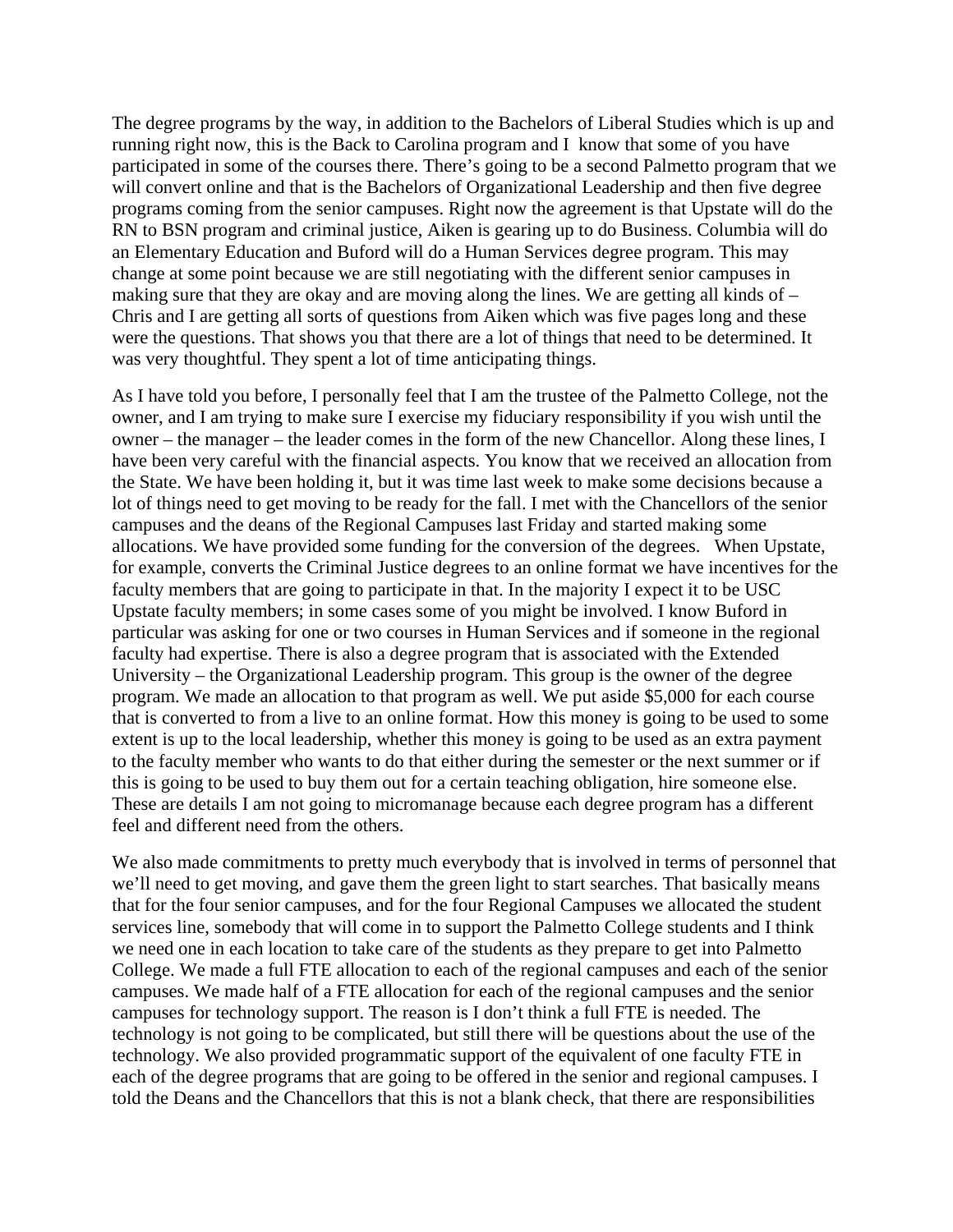associated with these funds. Responsibilities are that the Palmetto College students will be taken care of during this process and the courses will be converted. I think everybody understands this. That is basically a green light for them to go out and recruit. Once these positions are filled we will send the funds from Columbia. That still leaves a significant amount of money for the new chancellor to do what that person wants to do and make sure that his or her programmatic initiatives are met. I thought that was necessary to get us moving to this point. I think that is it. I'll be happy to answer your questions.

Bruce Nims: If you have questions please identify yourself for the minutes.

Robert Castleberry, Sumter: You used the term conversion of the program. Clearly there will be an online presence. Is that going to be a degree program that has been enhanced so that you could get the degree online or exclusively online.

Amirides: You are asking me to answer something that I do not own, but I can tell you what my preference is. My preference is for an exclusive asynchronous program because the way we have framed this is to give access to people who do not have access or the ability to be in one of our locations. I don't know how I can reach somebody in little bits if it is not exclusively online. Having said that, I recognize that certain degree programs have special components. For example, Nursing requires a clinical component that cannot be done online. Having said this, I don't view it as exclusively an online degree program for the following reasons. First of all we are talking about the last 60 credit hours. The first 60 were done face-to-face, and I think that differentiates us from other programs. I think the first 60 credit hours are formative. The second part that is unique is that while the instructions is going to be online, student services will be provided face to face. That is why we are putting a student services person on each of the campus so that is so someone can drive to campus on their own time at their own schedule, not having to come in for a given class every Wednesday night. That's my preference, but I am not going to weigh in on this because that will not be my decision. It is for the new Chancellor to what extent this can be the same or... We are looking for someone who has experience both in a two year bricks and mortar program as well as somebody that has significant experience in distance education. I have experience in neither. I would not be a good candidate for this job, so my opinions may or may not count.

Andrew Kunka, Sumter: This is not about Palmetto College.

Amirides: Good

Kunka: I am on a committee that is working on memo that you sent out about the summary of evaluations for tenure files for summary of tracking teaching evaluations. [Inaudible] I'm curious in working on this is this is wondering if this was a Regional campus issue.

Amirides: Yes. No, not in the Regional Campus files, but as a problem in general. The problem was actually more significant in some of the Columbia files than from the Regional Campuses. Some of the files from Columbia were empty in terms of teaching data. There was maybe a summary that was very qualitative and frankly I had no idea what it meant in a couple of cases. Done because of Columbia files. Where is the evidence to show me that the writer of this letter – I had to take it at face value. Or I had to have my staff digging into the secondary file spending days trying to get the data. In one case we sent the file back. This is a problem that I have seen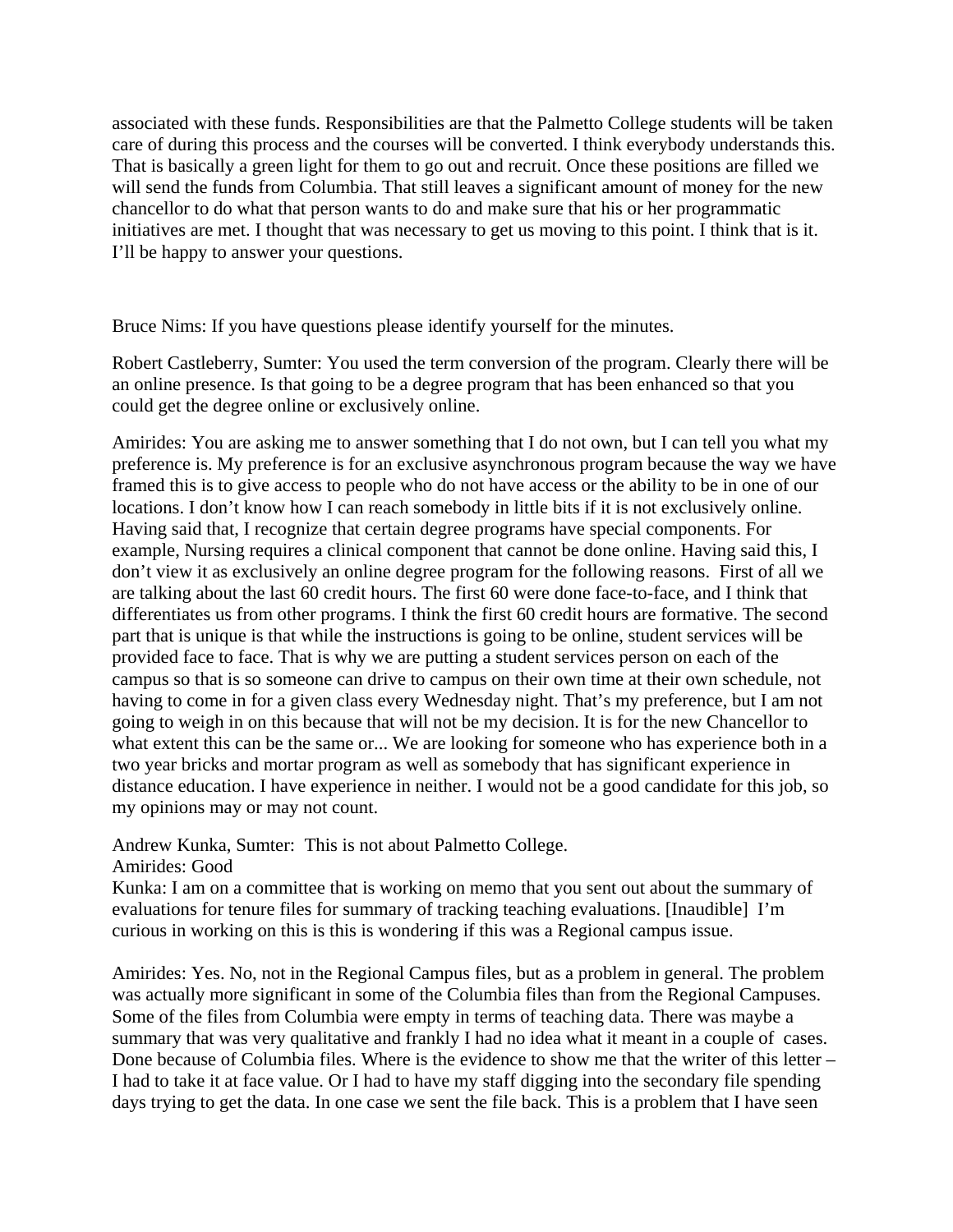magnified, so I said this year that enough is enough. Let's make sure that everyone understands what I want to see. I sent out a memo so that everyone knows what my expectations are and that if the file is not complete, I will be sending it back.

Ghoshroy from Sumter: Continuing on Andy's question. Regarding Quantitative what do you want to see?

Amirides: How did you reach the conclusion that somebody was a good teacher? What is your evidence? What do you compare it to? Do you use student evaluations? Do you compare these to other student evaluations? There was one case in which I thought one letter was unfair to the faculty because there was a comparison, but I don't think it was the right comparison. It was a Columbia file again that was a comparison with a general population while this particular individual was teaching some very nasty courses. So I wanted to see a comparison with these courses before and after. That's what I assume that when you are making your decisions and recommendations that you are looking at this. I trust the person who is making the evaluation, but I need to verify it and that is why I need the data. Also, peer evaluations. In some cases it was "Peer evaluations have been positive." Where are they? I could not find them. I wanted to see them. So the documentation was lacking in some of these files. So that is what I was asking for.

Fernada Burke, Lancaster: I just want to clarify so you are talking about the all the teaching summary?

Amirides: I'm talking more comprehensively. Entire teaching summary. The teaching evaluation is not the only tool you are using to evaluate teaching, so the entire teaching summary is what I am talking about.

Nick Guittar, Lancaster: This might be a question for the future Chancellor. Do you see any barrier for students who are taking classes at a Regional campus in taking a Palmetto course?

Amirides: That's a very good question and it doesn't go to only the students in the Regional Campuses, actually it goes to the students in the Senior Campuses. I think that we shouldn't have a barrier. We have to be careful what the requirements are, how the students are selected, and we have to be very careful – That's another point that I made with the Chronicle and it was very important Palmetto College is going to be offering existing degree programs. We aren't going to be offering new programs. We're taking the existing degree programs – the criminal justice program at Upstate, the last sixty hours of it and we are putting it online. The outcomes of this program, the quality of this program, the rigor of the instruction has to be the same as what the students experience on campus. Otherwise we risk accreditation, and I know no one wants to do that. If they do satisfy the same standards, and they will, why not allow a student who is currently in the face-to-face program to take this class for their convenience. In Columbia we do have a number of online asynchronous courses – in Psychology and Engineering students can take a course like this so that students don't have to take it face-to-face. There are some limitations there, how many and how you do it and so on and so forth. I think it would be a mistake to place any restrictions. Also I think that we need to do something about the electives. That is something that the group, Chris Plyler and Lacy Ford and I are trying to make some of these decisions. If you look at someone who is taking a degree program – let's use Criminal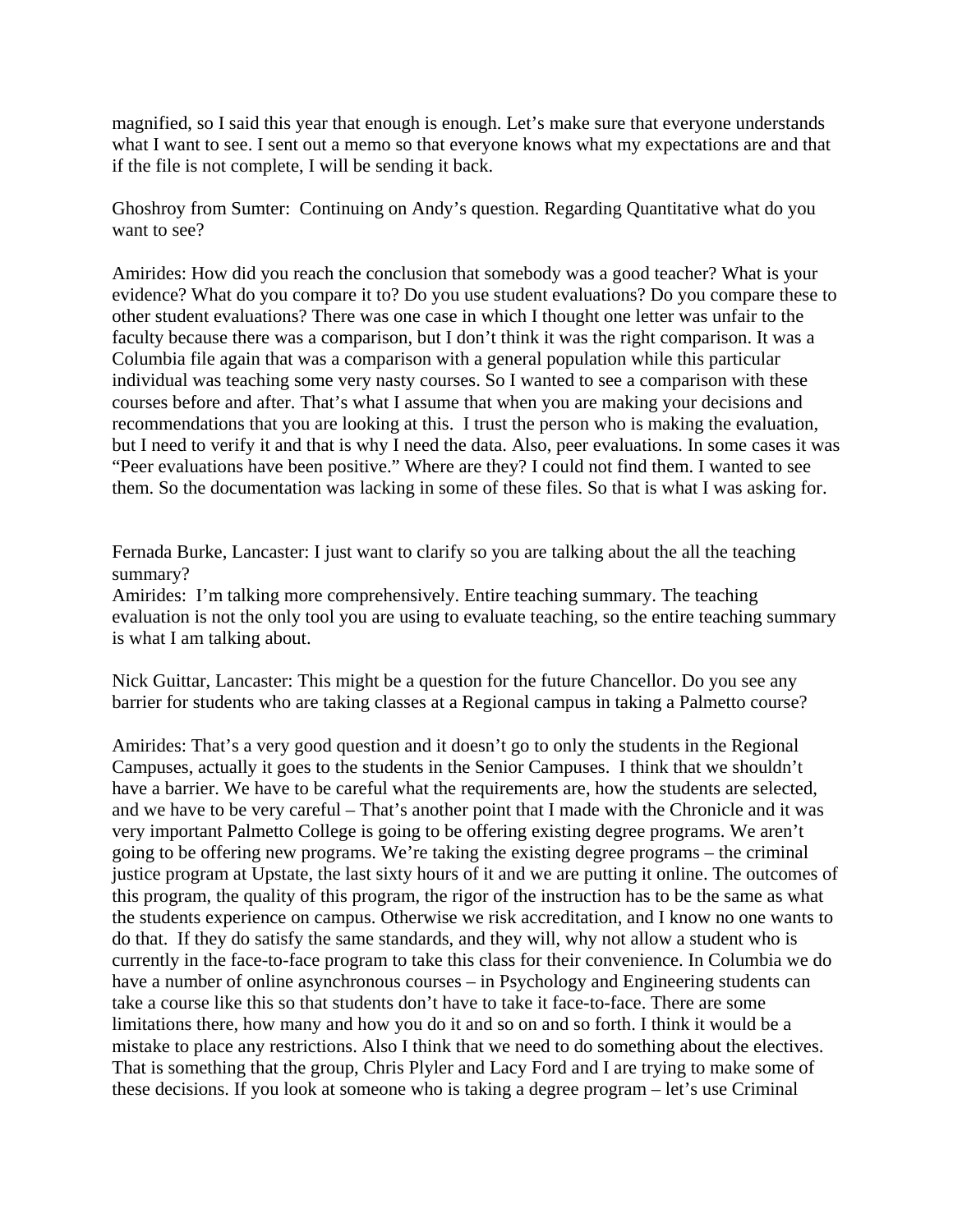Justice. They have taken the first sixty hours face-to-face at Lancaster, and now they have decided that is what they want to do and they want to take the last sixty hours. The last sixty hours are not exclusively Criminal Justice courses. And that is true of all of the degree programs. There are some electives. We need to create a pool of electives also. Hopefully if we do this right it's going to be one pool of electives for all degree programs. Social science electives you know like Modern European History. Actually that's Humanities that's not Social Sciences – well depends on how you approach it. It should be sitting in the middle with a designation from every campus so a student from Aiken who is actually pursuing a Business degree and lives in Sumter can take this course that was developed by someone from Burford or somebody from Lancaster. If we do that efficiently, for the first time in our history we start to operate as a system. That's the bottom line, and that's where some push and pull will come into play. We need to offer students some flexibility not less flexibility.

David Hatch, Salkahatchie: How would this effect the role of faculty in terms of responsibilities and expectations?

Amirides: Frankly, the first part of what you are doing today won't change. You still have to teach and prepare first and second year students. Now I don't think you have much free time beyond this. So we are not going to be loading more work on you. That is why we are looking to hire extra people. It would be a big mistake to bring people that they are solely designated and they only teach online courses. It just brings the capacity for six or seven more courses a year and then the online may be distributed equally among everyone else. The main core about what you are doing will remain the same. Now there is going to be the opportunity, I expect, especially in some cases, Sumter is the case where you have been teaching Business courses on a higher level for some time. My understanding from Aiken is that you will also be involved in the asynchronous program. Now the synchronous component is something I will not touch. We cannot answer that question for a year or two until we have tested the waters. I view opportunities for an additional role, but I don't expect that the traditional role of what you are doing is going to change.

Helen Maire-Afeli, Union: It's a question that is a little focused, but who will advise those students?

Amirides: That is why we are bringing one student services person in each campus. I expect the faculty members will be involved as well. If load becomes significant then we'll hire more. It would be a great problem to have if all of a sudden we have a thousand students and we have to double and triple. Which brings the point that you need to be current and you need to be informed on the degree programs.

Kajal Goshroy, Sumter: What is the transcript going to say clearly that this is a Palmetto Degree?

Amiridies: No the transcript will be USC Upstate program if it's going to be a Criminal Justice program.

Goshroy: Will cost be the same?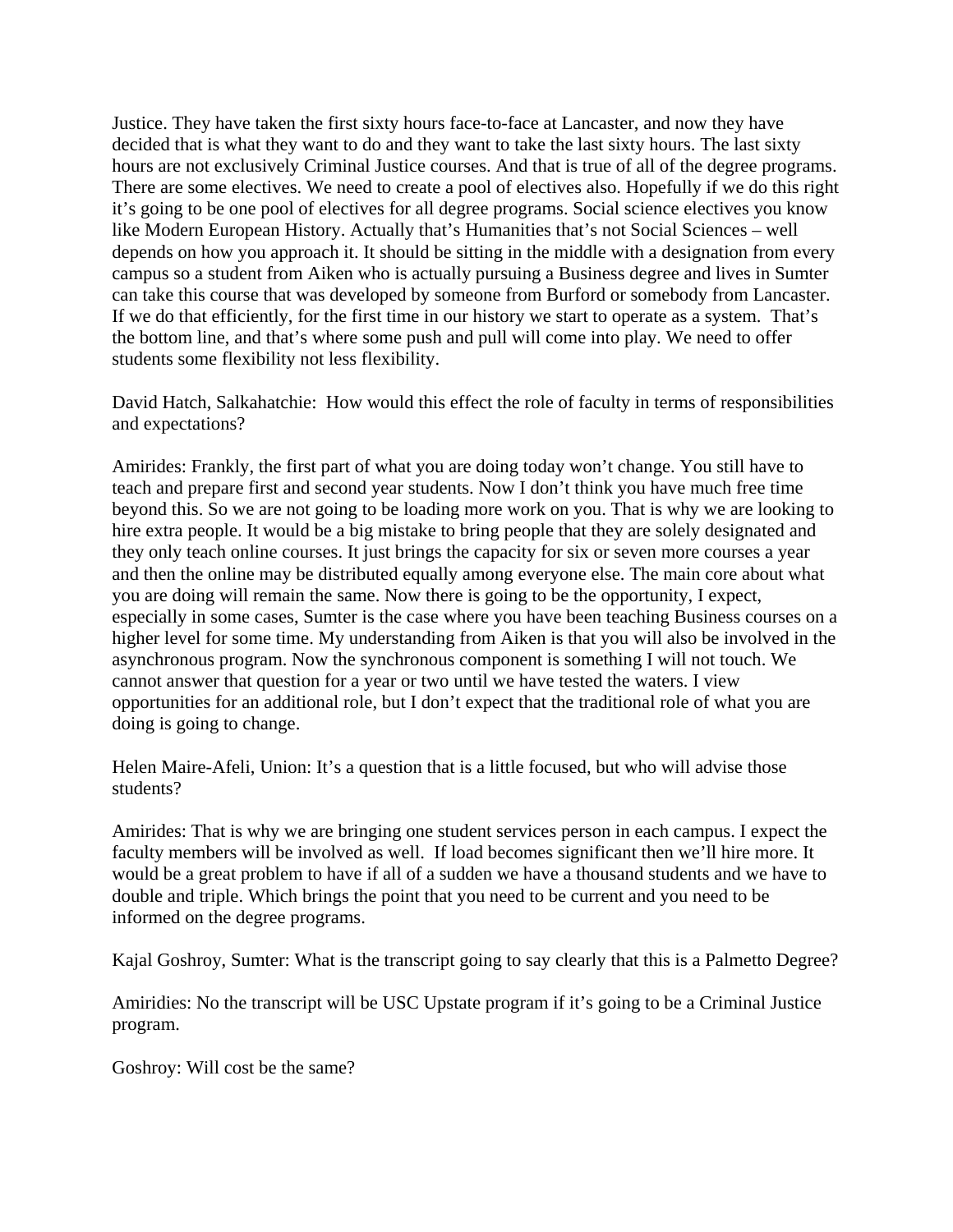Amirides: Rate has been set at Aiken rate.

Goshroy: So we won't have to worry about drain.

Amirides: I don't expect this will be the case. There are fears, and there always will be fears and quite frankly we will need to test the waters. We will have one education program across the system. So there are questions now from the senior campuses. I've been asked the question very plainly about Aiken. We have a technical college in Aiken and receive a fair amount of students who transfer. On the other hand, Aiken will gain because they offer a business degree to entire state that right now is only offered at Sumter. That will allow them to draw students from the Low Country area from the Upstate. I think the idea here is reaching more people and having a bigger pie. What I see makes me fairly optimistic that we will get this. There is a market out there. There is a large number of people that are willing to pay double the tuition of what we will be charging to go to schools that the reputation is not there. This will have our logo on it at half the price. I met also with the presidents of the technical colleges. They are extremely eager about this. I think there may be a good number of technical college students that will come in provided they meet our criteria. This is not an open admission system, and actually the admission decisions do not belong to you. They do not belong to Palmetto College. They belong to the degree programs one by one. Upstate will have to make decisions about Criminal Justice. Aiken will have to make decisions about admission into Business. Otherwise, again, we risk accreditation and we are not going to do that. So there are going to be a good number of people that want to come in and we say, "I don't think you can do that." It happened with Back to Carolina this year when we put the Liberal Studies program online. We had approximately 70 that applied. Do you remember Chris? We accepted sixty and forty-five registered. Maybe more applied. I made the point that the reason we are not admitting people is because we are elitist, it is because we don't think they are ready. It is unethical to admit somebody who is not ready, teach them for two years and then spit them out. I may not have the exact numbers, but I think we started with 300 inquiries. We don't turn people down. We tell them what they need and ask them to reconsider.

Sally Boyd: [Inaudible] No one applied who wouldn't be admitted applied. They were all advised.

Van Bulck, Sumter: Can you elaborate in terms of the administrative hierarchy how the new Chancellor will relate to the regional campus. Will we lose some of our autonomy. What is the hierarchy?

Amirides: From an administrative function, some things will be reconsidered. The four deans will report to the Chancellor. Some functions may be reconsidered. Now that doesn't mean that each one of the four campuses will lose their character or their local dean. What complicates things is that Palmetto College is not going to be independently accredited – It comes from the two year programs in Columbia. That is why academic issues will have to come from the Provost's office. Otherwise, I cannot be signing down and saying you are under my accreditation but do what you want. Tenure and promotion issues will have to come through the Provost's office and any academic aspects in terms of course offering, catalog issues, content of the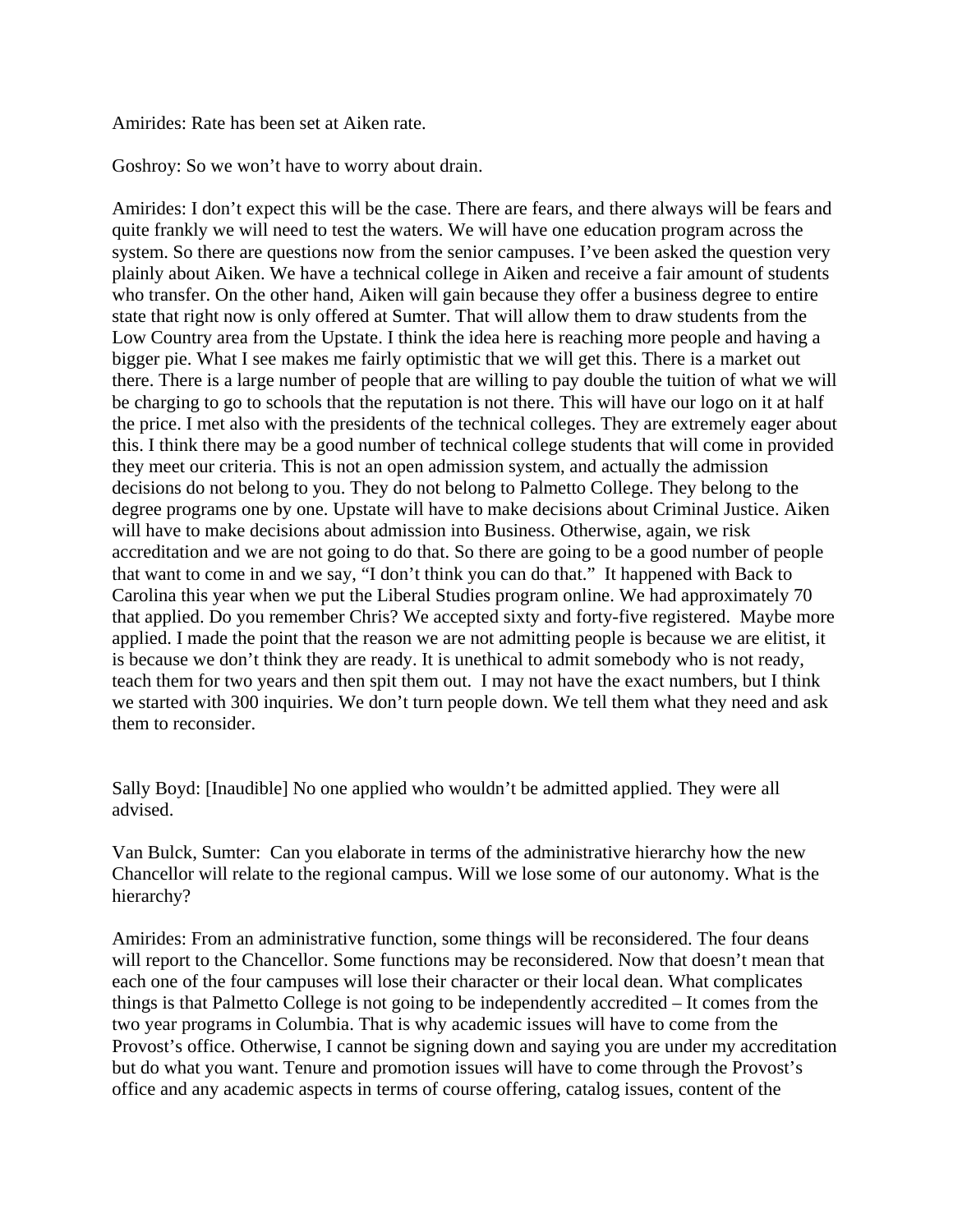courses, outcome as it is today will come through the Provost's office. We have to figure out where to put the Chancellor in this. That may mean that the Chancellor has a dotted line to me or that the Chancellor puts a letter in the file when we are talking about tenure and promotion. These are things that we will have to figure out one way or another. We cannot cut the connection between the Provost office in Columbia and the academic operations of the Regional Campuses because if we do that we cannot continue with accreditation as it is. How was that for twenty minutes? It worked out really well. Thank you

Bruce Nims: Thank you. We have one more guest this morning. Dr. Bill Hogue, who is our VP for, our Chief Information Officer here at the University and he is going to give us a brief report about One Carolina.

Dr. Bill Hogue: I heard the word *brief* clearly. Good morning everyone it is a pleasure to be here. For those of you whom I have not met before I hope we have an opportunity to meet and speak personally when I visit your campus in the future. I certainly hope also that when you are in Columbia that you feel free to contact me. I live right next door to Chris on the  $3<sup>rd</sup>$  floor of Thornwell, so would welcome your visit anytime. I get to do the easy stuff. Michael talked about the hard stuff. My neck is on the block for One Carolina. As you know, if you've been around for a while is that One Carolina has been in the air for a while. The very exciting part about One Carolina and we just had a sponsor's meeting yesterday, is that we are moving along. Admissions is live. We are releasing one major software release per month for this entire academic year. We expect the entire student portfolio of One Carolina to be live this coming summer. So it is an exciting time because we spent a lot of time planning, doing some churning, making sure we have our finances right, dealing with administrative issues, and now we are in the business of transformation. That's partly why it is so difficult when in the case of One Carolina there is still code in the system that I had a hand writing in 1980. That's a scary thought when you think about how quickly information technology changes in our current environment. So if you would like details at any point about some of the specific issues associated with One Carolina, please let me know. I am here to tell you that the project is moving on. It is not risk free. We have resources, talent, the software, the collective will, and thank you very much for those of you who have been engaged directly. That's been terrific. It's been one of the most rewarding projects in my thirty year career in terms of cooperation. Some of you may be contacted or certainly your institutions will be contacted by Ed Cornelius and some of his associates from Connections Collegiate Project Services. For those of you that have a long memory, there is a history with Collegiate Project Services. We contracted with them in 2008 and asked them to come take a look at project preparation and project funding, the resources that we had in place, the competencies of the people who would be responsible for driving the project forward to successful conclusion. They did such a good job in '08 in predicting where we excelled and where we stumbled a little bit that we asked them back now four years later and do a mid-course look at where the project is, where some additional emphasis might be places and give us a little pat on the back as to where we've done well. But this kind of mid-course third party guidance we think will serve us well as we go into the next phases of the project.

Speaking of the next phases of the project there are a couple of other things I wanted to mention. One, either today or very early next week, there will be RFP release for a request of proposals. It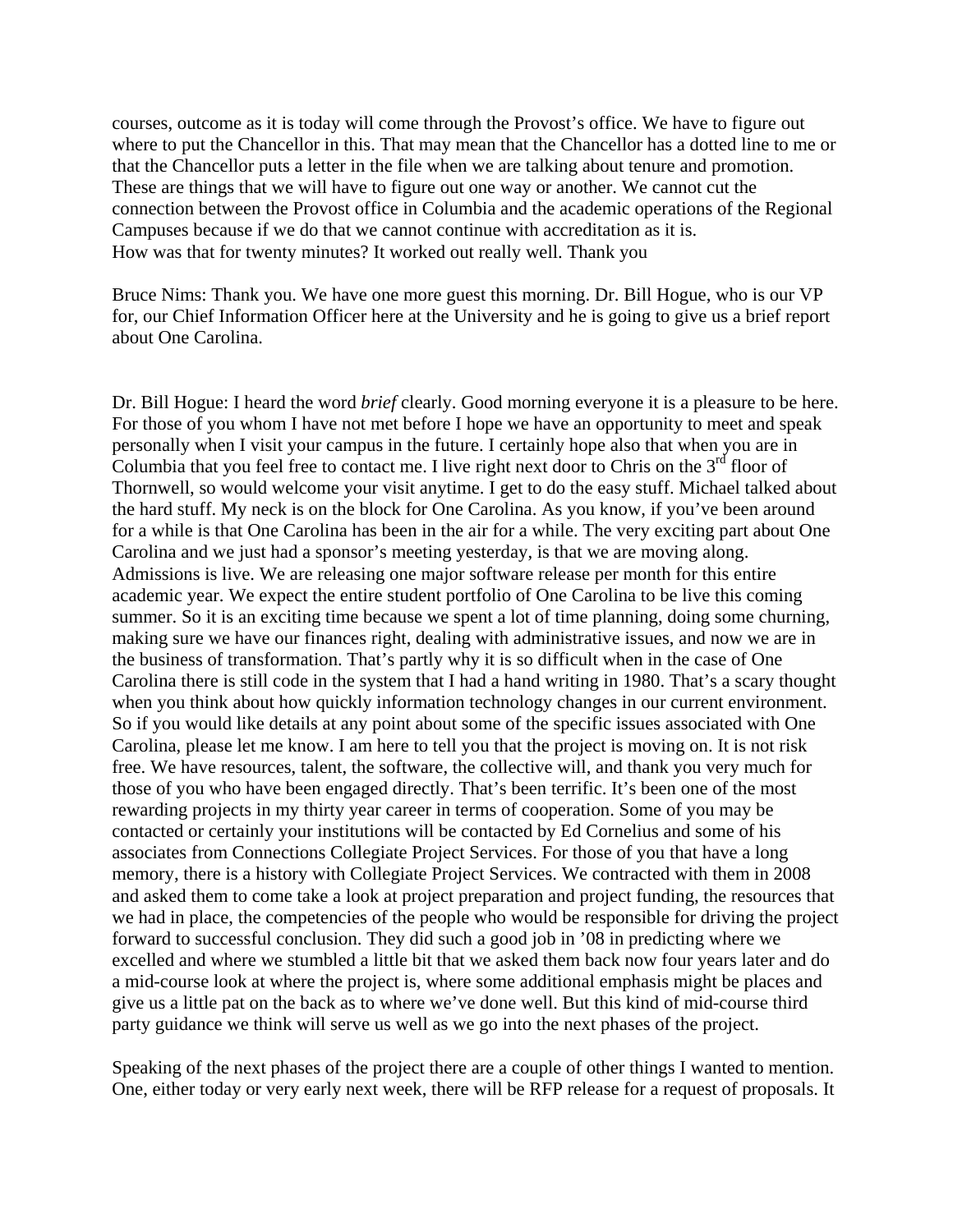will go out to a broad vendor community nationally. We will be revalidating our decisions about One Carolina. Well, why do you want to do that? If you think about One Carolina like I do, One Carolina is in three big chunks. The first chunk - Student, actually accounts for 50% of the project both in terms of expenditures and the resource commitment and the impact. Our student information systems are very broad, everything from registration to classroom scheduling to financial aid – a lot of moving parts in what we blithely call student. Next we need to go into financials and HR. So HR payroll and our financial systems are next up, and because we've been in motion for several years and because the IT continues to evolve we are going to revalidate our decision in terms of who we want to partner with to make sure that our criteria are valid. To make sure it will support Palmetto College. We also want to know for absolute certainty that we are implementing what you might call best in breed. Is what we have at USC going to be the very best products and services that we can deliver to our students and staff and all the constituencies that we serve beyond the University. So when you see or hear about an RFP being issued, that's exactly what it is. We are going back out into the market to see if we should continue to be partners for Aleution. They are going to come on campus and give us a pitch for a continued partnership. Or are there other partners that would do a better job? So that's probably more than you probably wanted to know about that. If you have any interest and would like to know what is going on feel free to contact me. Two other quick hits before I stand down. One, you'll begin to hear about an umbrella. One Carolina is not a technology project. It's really about Business Process transformation. In our offices that support you there are business processes and we are asking the business process leaders to reevaluate all the process flows and bring them up to the  $21<sup>st</sup>$  century standards and to provide the software to do that.

Under One Carolina we are going to be launching Secure Carolina. We've had some high profile security breaches. Secure Carolina will build on foundation if One Carolina to build and enhance privacy of our data. Every one of you will have some responsibility to make sure that we are in a better position to protect data that are entrusted to us as we go forward.

The other project that I am excited about is Mobil Carolina. How many of you see mobile apps popping up that are specific to your disciplines? That toothpaste is out of the tube and it is not going to be shoved back in. People love apps. This is the way we are going to be communicating with our systems and with each other from here forward. So we need to adapt to this. We need to get ahead of it and make sure we are being responsive to the best ways to give people access to information and energy for that matter. And so we'll be talking about Mobile Carolina with increasing focus. We want to develop portal technology to allow people to peer into our data to get the things they need. It will help with USC Connect. It will certainly be one of the signature aspects of Palmetto College. It will help with security and we believe also that it will help us to get to a point that many of us have wished for in having a universal calendar that people can readily access and update. So that's a quick flyover. I'd be happy to address any questions. Oh, by the way, I love having an opportunity to get away from Columbia and visiting the other institutions in the USC Systems so if there is ever a time you would like me to come address a class or faculty, I hope you'd let me know.

Bruce Nims: Since our discussion with the Provost was so thorough and enlightening this morning, we are running a little behind on the schedule. I think it is important we have enough time for our standing committees to meet. We will postpone reports from our deans till afternoon. Rights and Responsibilities will meet in room 858. Welfare will meet in room JK and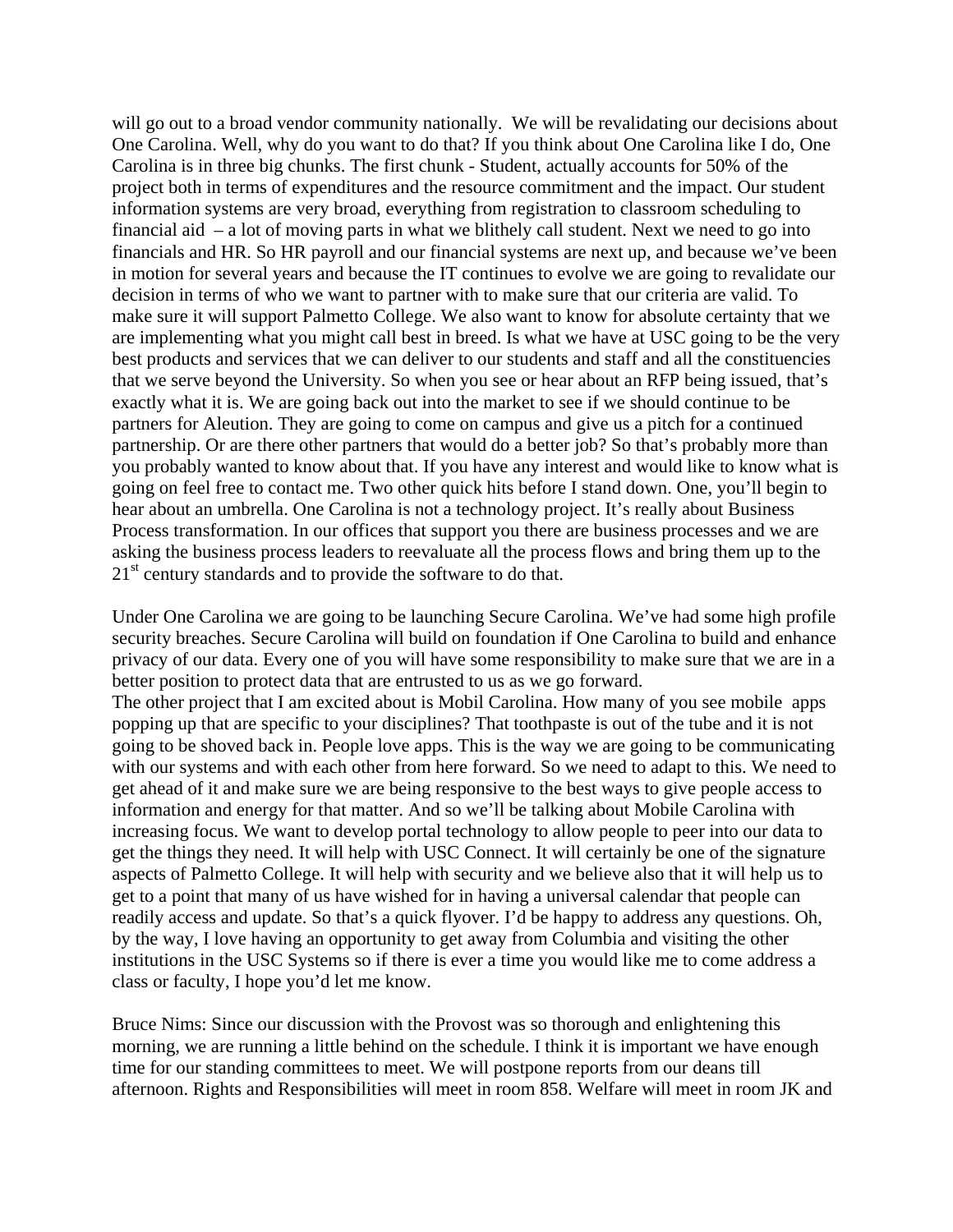system affairs will be in room 859. We will have lunch in the dining area at noon. We will reconvene at 1:00.

## **Afternoon Session**

**Bruce Nims:** I would like to bring the meeting to order. It's not quite one o'clock, but on the principal the sooner we start, the sooner we finish. I think it's probably okay to start the meeting again and bring it back to order. The first order of business for the afternoon session is the correction and approval of the minutes. Are there any corrections for the minutes on the April meeting?

Hearing none, the minutes stand approved as written.

Since we had to delay our administrative reports from this morning, I'd like to call on Dr. Chris Plyler our Vice Provost and Executive Dean to give his report.

**Vice Provost Plyler**: Thank you, Mr. Chair. I'll keep it very short. I want to welcome everyone back now that we are in the midst of the fall semester. New senators especially, I think you'll be introduced shortly. I continue to be impressed with the new faculties that we have hired even in these austere times. If you'll grant me a moment, I'll introduce their names.

I introduced them formally in the Columbia faculty senate. We're called upon to do that. From Lancaster, Adam Biggs is a new instructor in African American studies. He comes to us from the University of Pennsylvania. There may be a few mistakes here. The Deans report this information to me and I just read it. So if I stumble.

Gorani Gorani, an instructor in French came to USC Lancaster from the University of Iowa. Rebecca Freeman, a librarian from the University of North Carolina at Greensboro, Jill Castigli an instructor in Chemistry from the SUNY system, Stonybrook campus. Katrina Kendrick, a librarian from Clark Atlanta University, and Alan Pangburn, an instructor in Math, from Mount Olive College in North Carolina all coming to USC Lancaster and for Salkahatchie Samuel Downs, an Assistant Professor of Psychology comes from Brigham Young University, and from Union, John Lowell, an Assistant Professor of Psychology who came to Union from USC Columbia. So welcome our new colleagues. I imagine we'll soon see them in Senate if tradition holds. They're brand new and getting ready to do their teaching and T&P and serving in the Senate so that seems to be the practice.

In accordance with the Regional Campus' Faculty Manual, I am charged with tracking the agreement between the Vice Provost and Provost and the Provost and the President in the Tenure and Promotion recommendations and I'd like to do that now briefly. The Provost agreed with the Vice Provost on 100% of the tenure files sent forward this past year. The Provost agreed with the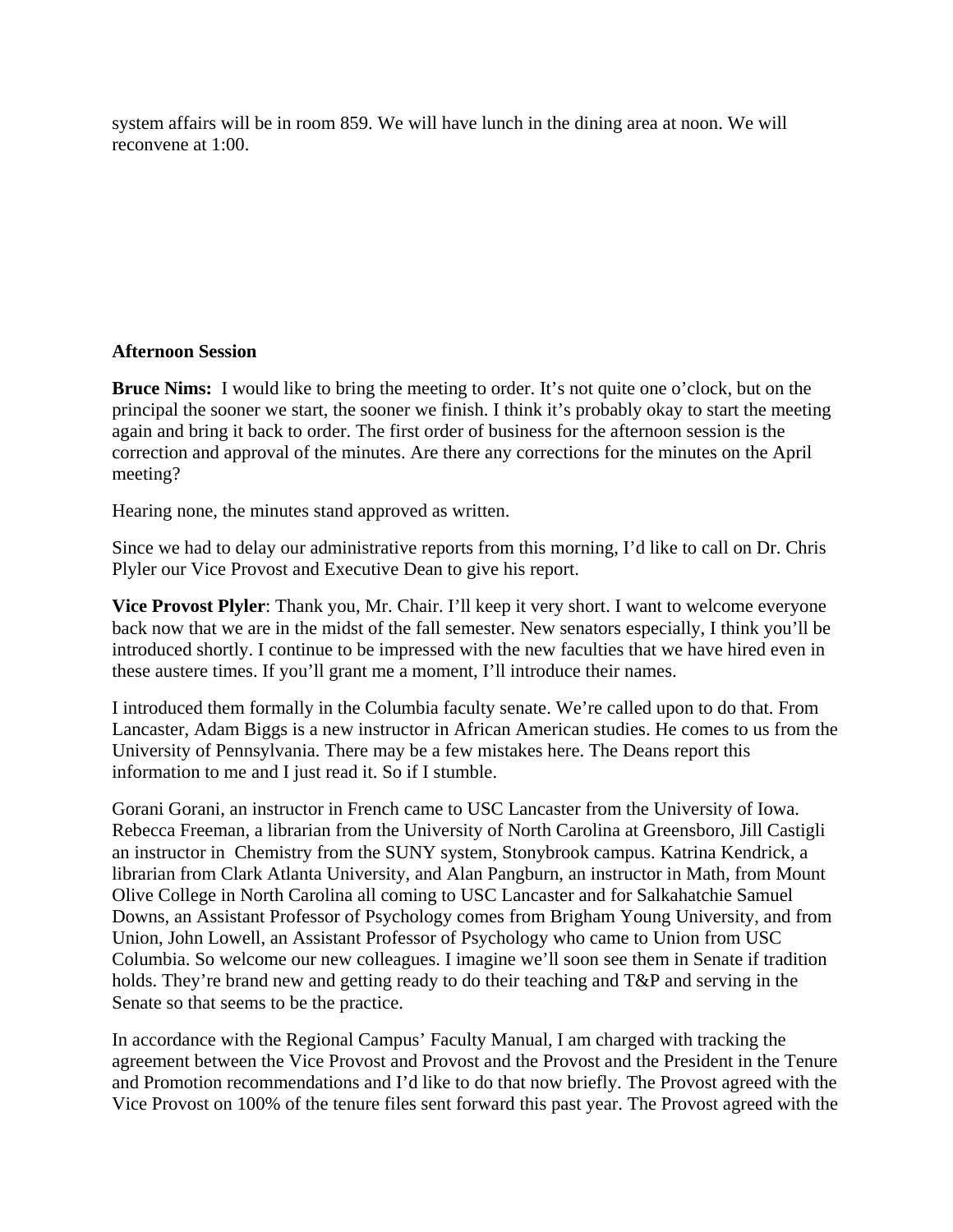Vice Provost on 100% of the promotion files sent forward this past year. The President agreed with the Provost on 100% of the tenure files sent forward this past year. And the President agreed with the Provost on 100% of the promotion files sent forward this past year. And with that I'd like to extend congratulations to Andrew Kunka from USC Sumter on promotion to Professor. To Janet Hudson from Extended University, promotion to Associate Professor with tenure, the same for Erin Kilpatrick from USC Salkahatchie. Sarah Miller USC Salkahatchie and Henni van Buldt from USC Sumter. Congratulations to all of you on this achievement. I know it's a load off, but don't let up. There are other significant and noteworthy faculty achievements that I have noticed since we last met that various faculty have been involved in and I'm going to let the Deans highlight those if they will rather than steal your thunder as Dean Carmichael accused me of doing. We are proud of all of you. Don't think it goes unnoticed. We want to make sure when you have published something, presented something, or been awarded something that you let us know in the office so we can put it on the web site. We want to keep this front and center of everyone particularly in Columbia so that the more they know about you, the more they know about our system, hopefully the better off we all will be. Also, congratulations to Julia Elliot, Kate Holland, Fran Gardner, Ray McManus and Lisa Hammond who have been awarded Provost Internal grants over the last two cycles. Very significant. I applaud your desire to do that and what you've done to earn that. Applications for this cycle are due as you know October  $15<sup>th</sup>$ , so if you are interested get your proposals developed and ready for submission by the  $15<sup>th</sup>$ . And all I have to say is best wishes for a pleasant productive semester unless you have any questions. Thank you. Oh, the President as you know has historically come to this first meeting. He cannot be here. He is in Massachusetts accepting an award. He sends his regrets, but that is where he is. Thank you.

Bruce Nims: Next we have our Assistant Vice Provost and for Extended University, Dr. Sally Boyd.

Sally Boyd: I think I can be briefer than Chris was. I'll give you a quick update on Palmetto Programs. We currently have 373 students enrolled, which I think is wonderful. A hundred and seventy six students have graduated with the BLS or BOL, and 34 degree applications in for December graduation so it is really going very, very well. So grateful to all of you who are participating in a variety of ways, teaching classes and advising students. I think this is one of the best things the regional campuses have done in a long time. I really wish the world would recognize that we have been doing it for several years. Palmetto College is new and is going to be getting a lot of attention, but I think it's important for us to realize that it's not totally brand new. A lot of this has already been going on and has been done very, very well. The Provost's office has provided grants for faculty to develop courses for online delivery. As you probably know, the BLS is up and running, available online beginning this fall is the degree that is provided to the Back to Carolina program. We have twelve faculty members who did receive course development grants who are teaching online courses this fall. We have another thirteen grants that have been awarded for next spring so we can add to the number of courses offered. I already have several of your names and know what your plans are. The BOL in fall of 2013 will go online. We know for sure that Palmetto College will begin in 2013 with at least two bachelor's degrees the BLS and BOL. If you are interested in a grant to develop a course online, I have specified courses that we need. Your Academic Deans have this information, so if you are interested please check with them. I thought Chris was going to do this and I appreciate you letting me congratulate Julia Elliot, a faculty member who teaches English and Women's and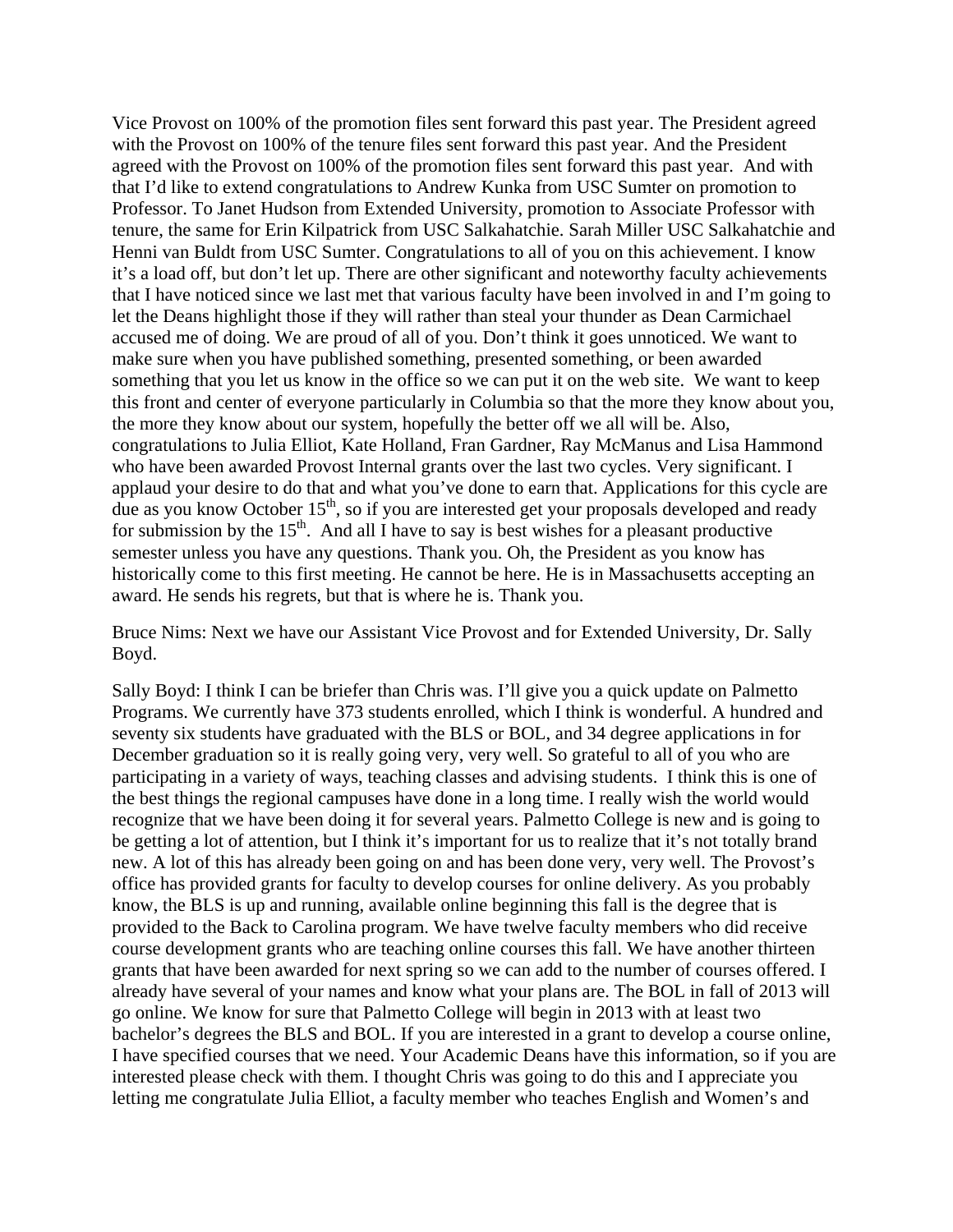Gender Studies at Extended University. Julia took a trip to New York last week where she was one of six young women creative writers in the nation identified for their talent and presented with the Rona Jaffe award for Creative Writing. This award is making Julia famous. It's making her kind of rich at the same time. It's \$30,000. This is really something. Congratulations, Julia. And the senators from Extended University Patrick Saucier, Julia Elliot, Jessica Sheffield who is giving a paper at a conference so Dawson James is substituting for her. Thank you.

Bruce Nims: Dean John Catalano, USC Lancaster.

Catalano: Good afternoon. Let me start by thanking Chris Plyler for a great lunch. We really appreciate it. USCL is currently up 8% in head count and 4.5% in FTE for the Fall. We are also serving 185 Columbia students on our campus full time. Those do not show up in our enrollment numbers. Study trips this year are planned to Italy and I think Michael Bonner who is here is taking a group to Richmond, Virginia to study the Civil War. I think the North will still win. Faculty, we have hired five new faculty for this Fall. Chris filled you in on that. Also, Professors Eliades, Thurman, and Roberts have retired after long careers at USCL, and Professor Garris has moved from a full time to an adjunct status so we lost about 120 years of institutional knowledge this year.

Under Facilities, our Native American Studies program has moved into 119 South Main Street in Lancaster. It's a newly remodeled 15,000 square foot facility. It houses six faculty offices, a 30 seat classroom, a large conference room, several galleries, the NAS Archives, the USCL archives, and the world's largest collection of Catawba pottery. With the new facility we can show almost all of it at the same time. Not one dollar of State money - in fact, the city bought the building, the parking lot behind it and completely did all the renovations for us. Duke Energy also gave us \$50,000 to buy some of the incidentals that it takes to open a new building. You are all invited to a grand opening on October 4, featuring a visit from President Pastides. We still hope to break ground for Founders Hall. I've been telling you this I know for years, but we had a contractor, the loan documents had been signed, and just before groundbreaking before the company came, we found that the contractor that had been chosen through the competitive bidding process could not get performance bonds. So when we went back to the State Engineer, he would not let us take the second lowest bidder. In fact, he insisted that we had to rebid the whole project. The new bids are due in two and a half weeks. Two week protest period after that and we hope that somewhere in late November that we will break ground on the new classroom building which will now open in January 2014 instead of August 2013.

#### [new disc]

Here today to make sure that I am the shortest speaker, not in height but in time. So here we go. Enrollment for USC Sumter we are down about 11% in headcount and 8.5% in FTE. Some of that was predicted, actually was planned for in terms of our dual enrollment program because we scaled back significantly on that particular program. However in our our full-time students, I call full-paying students, we are down about 54 students. That is a concern of ours, and we are trying our best to address it, and figure out what is going on. So we will move forward on that. We have done some things on campus that I think are significant as far as making sure we are out there becoming more of a top of the line institution for the Sumter area. We've done some appearance things to the front of our campus. We have done lettering to our Administration Building. Our fountain is working again, it has lights and it looks good. I am very proud of it and those who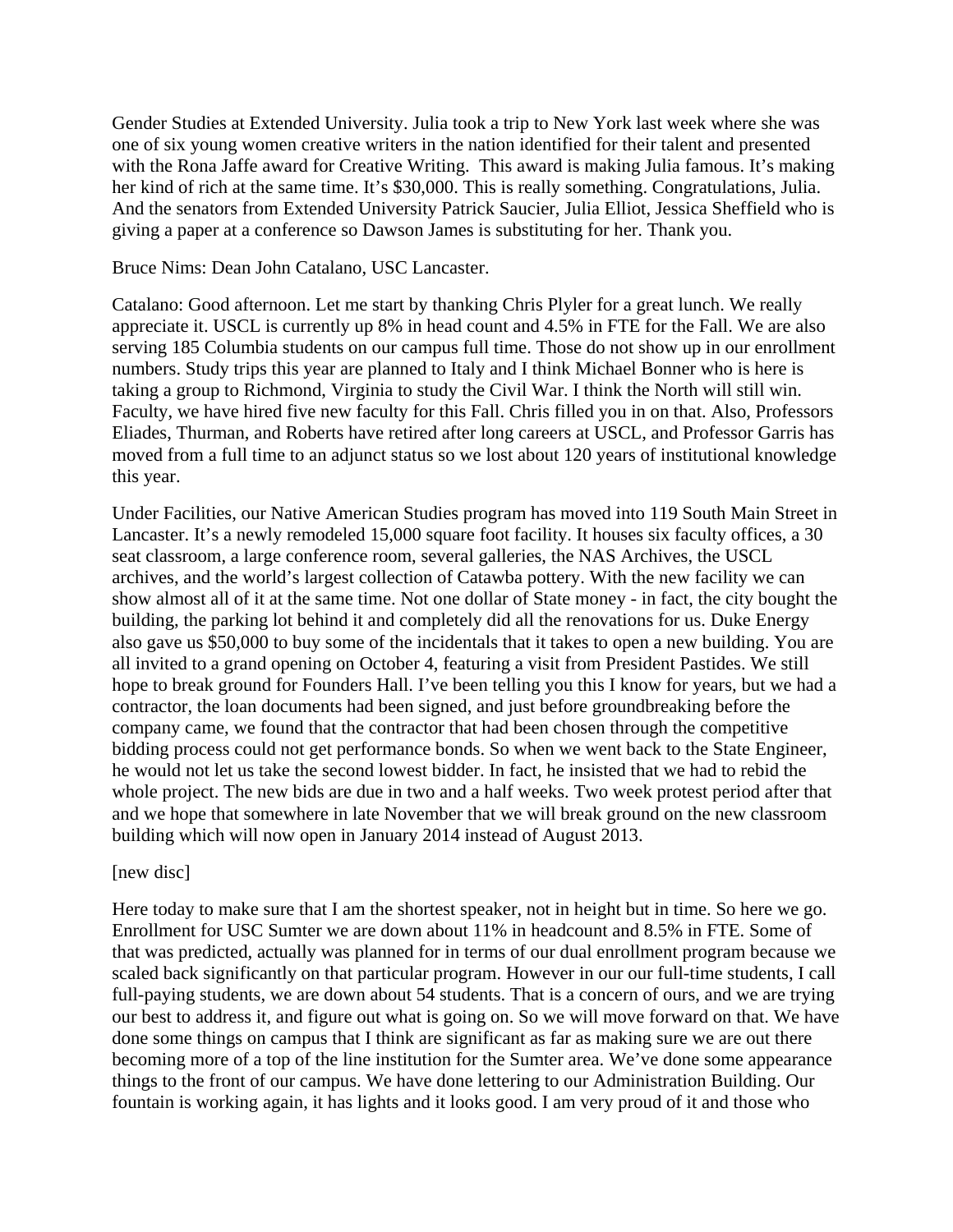have worked very hard to get these done. I have faculty awards, recognitions to hand out. The first will be Kajal Ghoshroy presented a paper that won second place. I'll let her tell you what her award was that. We also have James Smith, who is an instructor of music who was invited to perform in Serbia this summer. And that's a very distinguished opportunity. At this time, I'd like to recognize our senators from Sumter. If you would please stand when I call your name: Ray McManus, Kajal Ghoshroy, Hennie van Bulck, Rebecca Hillman, Andy Kunka, Paige Hampton and our alternates are Steve Anderson, Blane DaSilva, Daniel Kiernan, and Jean-Luc Grosso. Thank you very much.

Bruce Nims: Interim Dean Steve Lowe from USC Union.

Steve Lowe: Good afternoon. What we are planning on doing some hiring this year, an assistant professor of Chemistry as a mid-year hire. One or two more positions for next fall. Our enrollment. Our headcount is down 3.67% our FTE is up 3%. The difference there is due to the fact that our regular student enrollment is up 5% over last year and we actually have the highest ratio of regular to dual enrollment students from 2006. We're especially pleased with that. USC Union continues to handle the admissions and financial aid for the Back To Carolina program. We're happy to be able to do that for everybody. Facilities wise we have bids going out to replace the roof for what will hopefully be our bookstore and student center on Main Street in Union. We have a couple of deferred maintenance projects that will help the Administrative building and the library building. The library recently underwent a renovation with new carpet and furnishings. Our IT department is actually rolling out a computer virtualization program that will prevent us from having to lease new computers every three years because all the hardware and software will be housed in our server room. So that is going to be a good thing. In athletics news, we actually have a baseball team now. The USC Union Bantams play in the National Club Baseball Association Division II, which is about as low as you can get. In the District Four East conference, we will have opponents from Duke, UNC Wilmington, Davidson, and Craven Community College which is in Newburn, North Carolina. Let me introduce our senators. Returning senators Helen Marie-Afeli, Sam Hauptman. New to the Senate and USC Union is our new Psychology professor Randy Lowell. Our alternate is Lane Mayon who is not here and playing shortstop and batting cleanup is your secretary Jolie Fontenot. Thank you.

Bruce Nims: Now it's time for the report from the standing committees. Dr. Lisa Hammond will give the Rights and Responsibilities report in place of Dr. Danny Faulkner.

Lisa Hammond: Thank you. We had four items on our agenda today. One, first we had a piece of unfinished business that we'll be bringing forward to your attention again in unfinished business that regards the creation of a new faculty office. There are some copies of that. I have some. Bruce has some and we'll send them around in a minute and I'll talk about that when we get down to unfinished business. We have an item of new business regarding a change to the Faculty Manual that had to do with candidate notification in the tenure and promotion process and again I'll go over that when we get to new business. We spent the majority of our team listening a report from the ad hoc committee that is revising the tenure and promotion forms. That committee is making a lot of progress and had gotten to the point where we needed some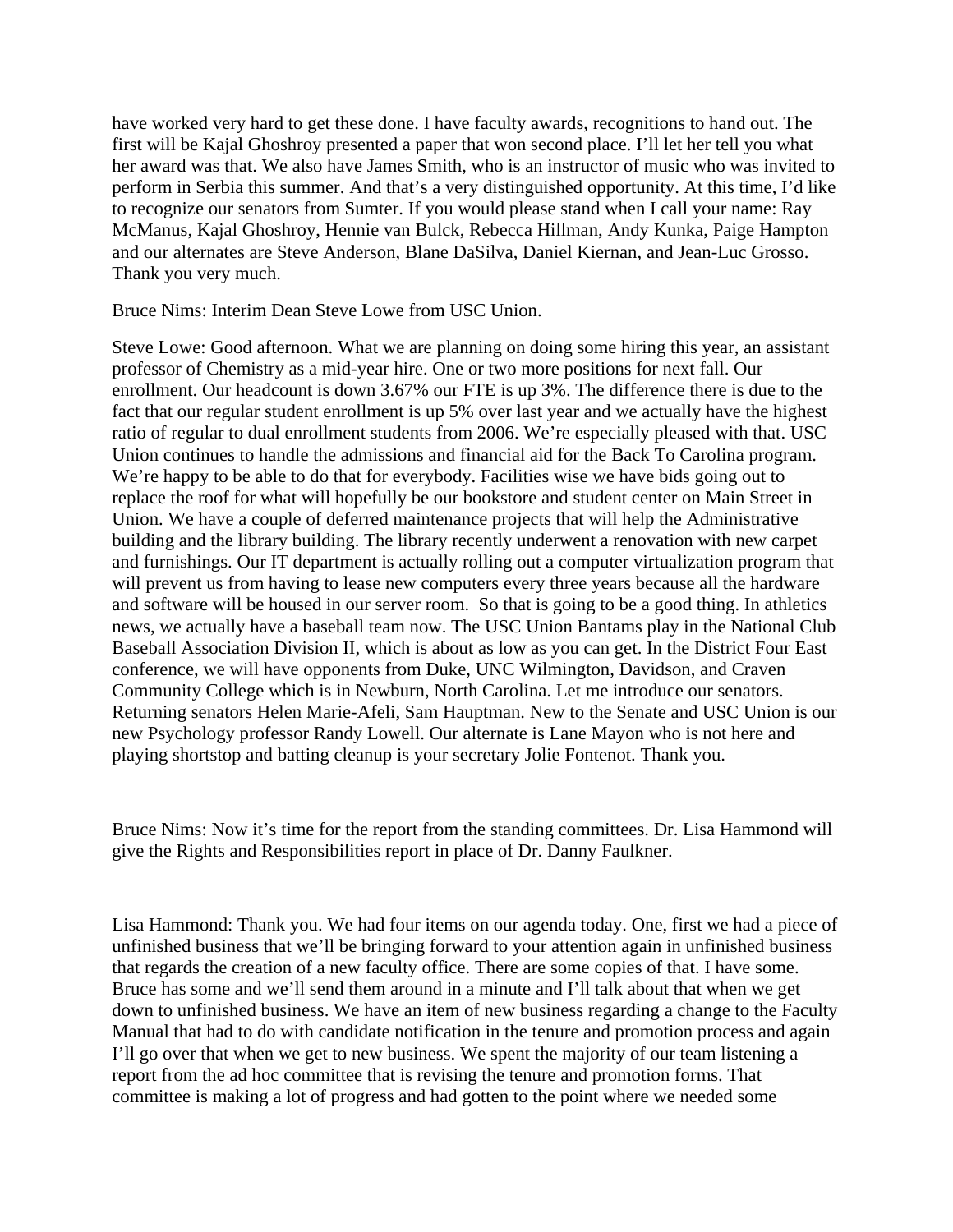feedback from the Rights and Responsibility committee about the direction to proceed. We spent a long time talking about the purpose of the curriculum vitae form and how to streamline the presentation of information both for the ease of our T&P candidates and quicker review for our reviewers. That took the vast majority of our time, so we barely got to even look at our other charges. We distributed a list of a number of charges we are going to determine through e-mail discussion which we are going to pursue.

[Inaudible]

Bruce Nims: From Faculty Welfare, Professor Fernanda Burke.

Fernanda Burke: Hello there. The welfare committee we actually have our three charges that we accepted which include the T&P Workshop which we'll be planning and distributing that information sometime in November, but I did want to go ahead and give you that date which will be January 18th, that's a Friday. So I wanted you to put that in your calendars so that you could join us you'll be welcome to and we'll be sending out additional information. We'll also be working on the John J. Duffy Teaching Excellence Award. We'll also be sending out some additional information and nominations will be requested. So if you would like to nominate someone or to nominate yourself for that award, please contact your senators for that. January  $31<sup>st</sup>$  will be the deadline for that. We will also be working in the Spring on the faculty surveys. This time we will be working on a salary study and will continue our work on job satisfaction. Thank you. Yes.

Robert Castleberry [Inaudible] In the past there was a request for a certain amount of student evaluation data and the amount requested varied across time. What are you looking for now.

Fernanda Burke: What we discussed today was to have a table of your average student evaluations for the past three years. Any other questions? Yes if you have not been in the University three years, of course, as many years as you have been in the system. But up to three years. Any other questions? Thank you.

Bruce Nims: System Affairs, Professor Andy Kunka.

Andy Kunka: The System Affairs Committee accepted two charges for this meeting and had one piece of old business left over from last year. The first charge is to review the report of the ad hoc committee on Regional Campus' Associate degrees and the Carolina Core. Janet Hudson, the chair of that committee graciously agreed to attend our meeting today to answer questions and provide information on it. The committee voted to pass on the proposal forward to the Senate. So in discussion with the chair of the Faculty Senate we have decided to include the ad hoc committee's proposal as an appendix to the minutes so that everyone can get a chance to take a look at it before the committee will then put forth a resolution recommending that the Senate recommend this proposal to the individual campuses. The second piece of new business regards the memo that the Provost sent out regarding teaching evaluation summaries in the tenure and promotion file. The committee was asked to review the Provost's memo and compare his vision of the summaries with the current policy in the Regional Campus' Faculty Manual. The committee agreed that our existing policy conforms to the Provost's memo and we will send our existing policy forward to the Provost so he can let us know that it does conform. And finally, the last piece of old business was to discuss the dashboard for the Regional Campuses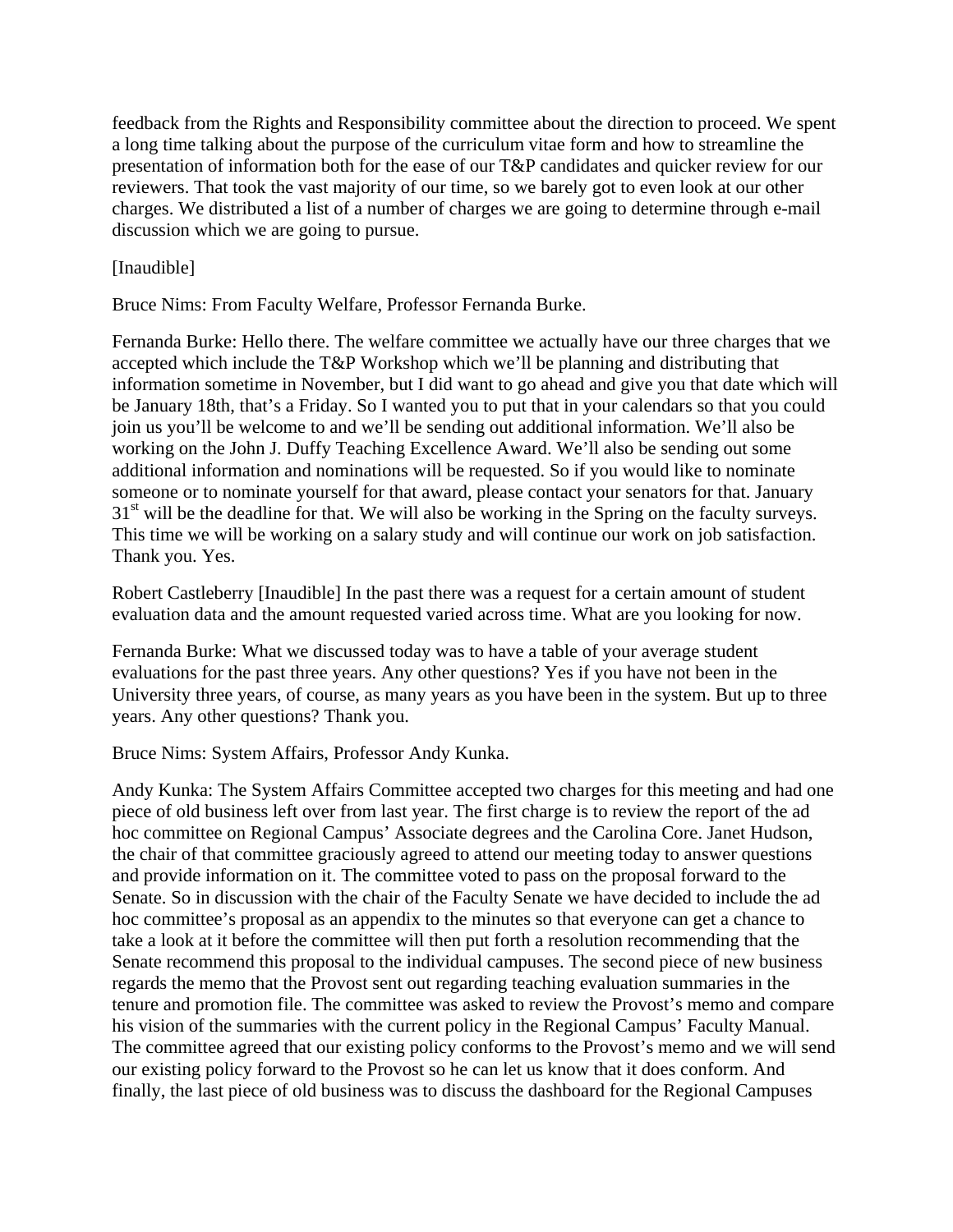and we decided to move forward with the dashboard suggestions that came from last year and to work on that in the next year. Thank you. Any questions?

Bruce Nims: The Executive Committee met on September the  $7<sup>th</sup>$  and developed the charges for the committees and discussed a variety matters concerning the business of the Regional Campuses. Next we have the reports from – I should have this memorized after all these years, reports from special committees. Committee on Libraries, Professor Maureen Anderson is there a report? There is no report. Committee on Curricular and Coruses, Robert Castleberry.

Castleberry: The committee meets on a monthly basis to consider changes to the curriculum. I get an electronic copy. I send out to each of the campuses. If they have a concern they bring it to me, I bring it before the committee. If you want to be on the distribution list, let me know, I'll be happy to send it to you. What our committee does is act on proposals from the different colleges and schools. We make a recommendation to the Columbia Faculty Senate. It is their action which determines what happens to these proposals. So please look at the Columbia Faculty Senate web page for the actions that they have taken. The committee met once in August and once again this month. We did the usual things. We accepted new courses, accepted changes to existing courses, and endorsed curricular changes. Again, please check the Columbia Senate minutes for those details. I do want to specifically draw your attention to the action taken on the Carolina Core. Please check the Provost's website for the evolving look of what our old general education requirements are morphing into. All undergraduate four year degrees will need to meet the Core. So we have been recommending courses as core courses and have been endorsing curricular changes so that the current degree programs match the core. In its infinite wisdom, the committee and also it seems the Faculty Senate have been approving curricular changes incorporating specific core requirements even though those core requirements have not yet been passed by the Senate. I think that will be interesting, but I don't think it will be a big deal and will be straightened out before too long. For you, you can expect a lot more requests for courses to be accepted as Carolina Core courses and some more changes to the curriculum. So if you teach in a particular area, keep up with your own area and it will be on the Columbia Faculty Senate or Provost's web page. Beyond that, I think I can ask the question: well, so what? Well we teach quite a few courses on our campus that have been or will be approved as Carolina Core courses. Anytime we teach a course, of course, sorry, I'm going to break into Mr. Ed song in a second. Anytime we teach a course, it must be consistent with the approved course description. There's now going to be an additional wrinkle to that. If your course has been identified as a core course, it also must conform to the learning objectives for that core course. You may need to revise your courses to meet those requirements. How do you find out about those? On the Provost's page there are those courses that have been already been approved. There will be or should be links to sample syllabi that will specify ways to meet those objectives. You don't have to meet them exactly that way, but you do have to meet the objectives. I thank you for your attention, and may the Force be with you.

Bruce Nims: Thank you, Robert. We had two representatives to special committees, who conscientiously sent in their reports. I conscientiously forwarded them to our secretary, Professor Jolie Fontenot, but nonconscientiously, I forgot to print them out my own copy to read for you today. So again, Dr. Janet Hudson's report from the committee on Faculty Welfare and Dr. Noni McCullough Bohonak's Conflict of Interest report will be available with the minutes as part of the appendix. And again those reports were submitted, but I forgot to print them out to read them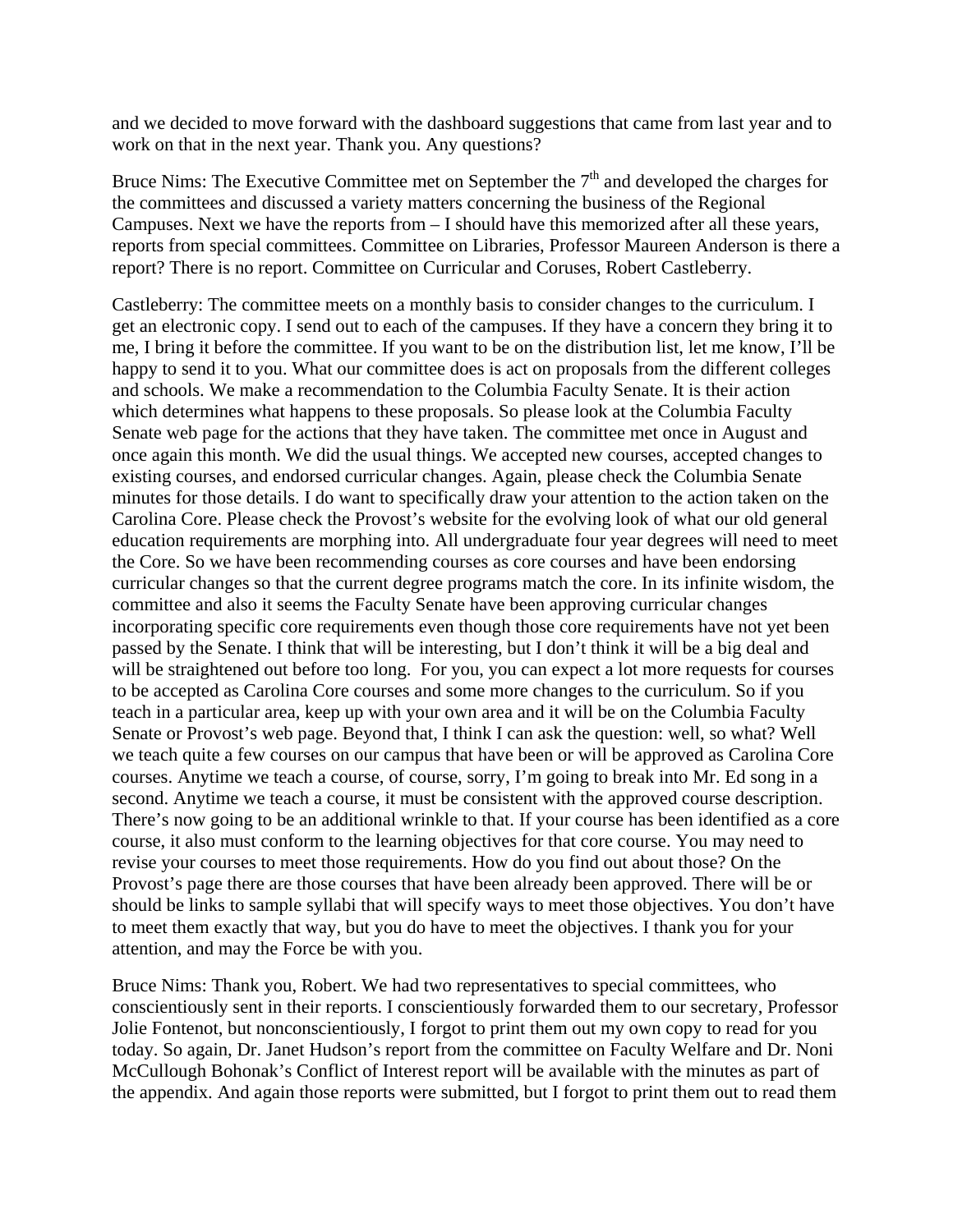to the Senate, so you can read them in the minutes. Okay, the next report is the Faculty Board of Trustees Liason Committee which is I, and I spent two hours last Friday in the hallway outside the Board of Trustees meeting unable to get in because it was executive session and it ran so late because it had been considering some matters to the athletic program that I was unable to attend the open session. I informed the chair of the committee about the situation, Dr. Sandry Kelly, who was gracious about it and indicated to me that some modifications in the way this committee operates are in the works. She's presently talking with Mr. Fred Westbrook who is the chair of the committee of the board of trustees, and he has indicated to her that in the future, certain meetings may in fact be designated that in fact the representatives actually come and participate in the meetings, maybe even including the executive session, and the December  $18<sup>th</sup>$  meeting may be a meeting of that nature and perhaps I'll be able to participate. However when the official minutes are published, I will obtain them and have them inserted in the minutes of this meeting as an appendix. The Regional Campus Research and Productive Scholarship Committee – no report. That concludes then the reports from special committees. We'll now move onto unfinished business and I believe we have some from Rights and Responsibilities. Professor Hampton.

Lisa Hampton: Thank you. At the April Senate meeting, the Rights and Responsibilities committee presented a motion requesting that the Senate adopt the following amendment to appendix two bylaws in the Regional Campus' Faculty Senate. This was a substantive motion and the bylaws can't even overturn the substantive ruling on the bylaws and vote. So we can consider that motion today. Briefly, the purpose of that motion was to create a new Senate office, the faculty manual liaison officer, who would be responsible for coordinating all aspects of the manual's care and attending to regular updates of the Faculty Manual. Without going into a long history, we have had some problems in the past with things that were passed in Senate that did not make it into the manual. That happened because at one point there was a person in Dr. Plyler's office that Cathy Gay, that was very involved with the manual. When she retired there was no person that moved into that position and the Executive Committee handled it in different ways. Some years it was handled conscientiously and other years there were problems in terms of getting information through. Again, without going into a lot detail, we ended up with several ad hoc committees that had to go back through old minutes to figure out what had been approved. Essentially, the curation of the manual requires that someone be attentive to it over a long period of time, someone with institutional knowledge, and can keep up with both what needs to be done with it now because it is a living document and changes constantly and also in ensuring that everything that was done in the past was done accurately. I don't know how much detail I need to go into because we talked about this a bit last time. [Inaudible]

So the motion is already on the floor. Coming from the committee it needs no second.

Bruce Nims: Is there any discussion of the motion? Hearing no discussion we can move to a voice vote. Motion passes and since the motion has passed, we will need to have a special order at the end of the meeting in which we will open the floor for nominations for the position of faculty manual liaison officer. That concludes unfinished business. Now new business, R&R has some of that.

Lisa Hammond: You have a copy of a one page motion with some red text on it. This motion is something that we talked about in Rights and Responsibilities a number of times last year. We had, when the last edition of the manual went forward, legal reviewed it and recommended that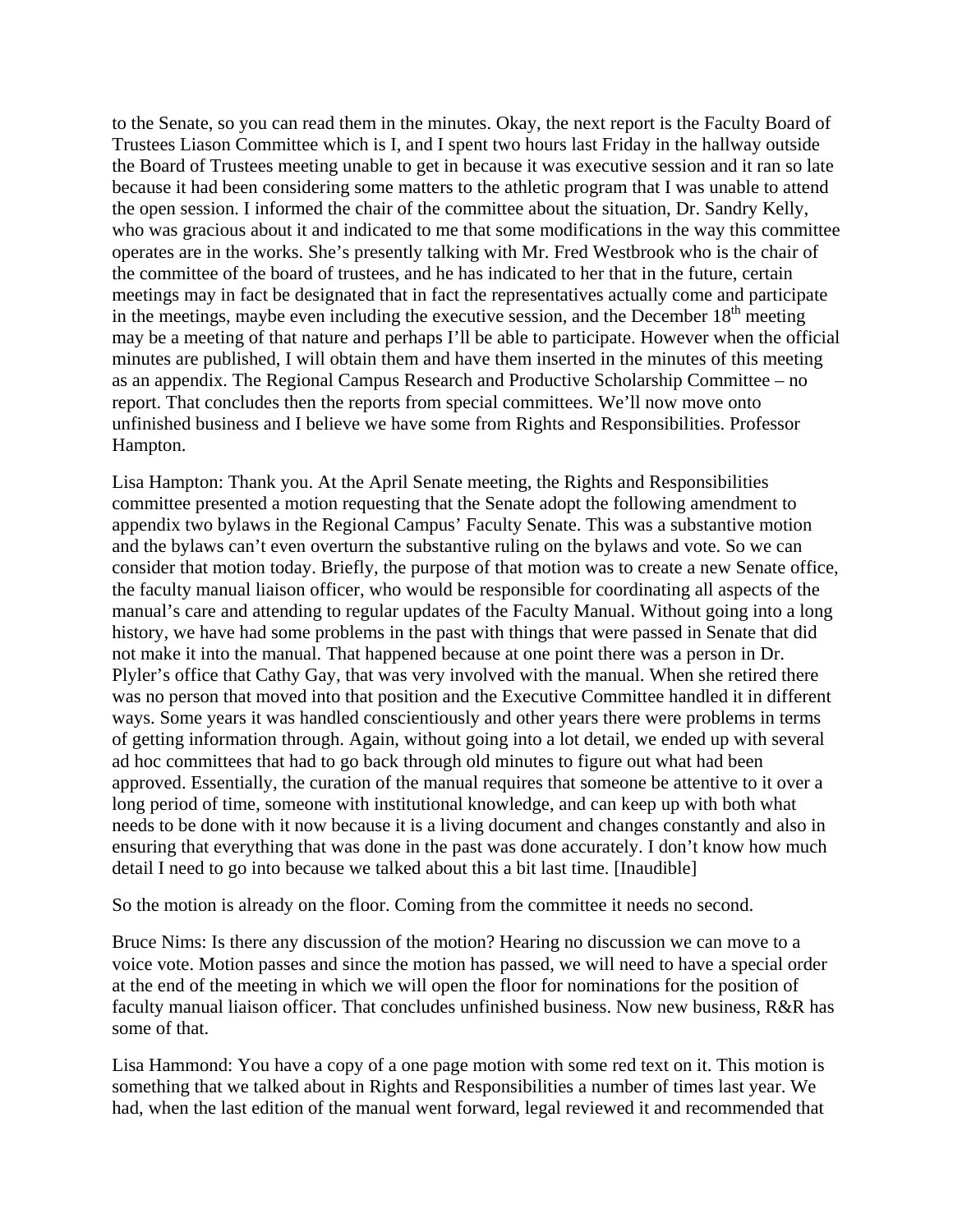we make this change. We got that recommendation about five minutes before the Board of Trustees meeting. We balked and said we want to review this in the proper channels. We postponed it until we could review it properly. We were not clear in what was the intent in the changes of the language. Briefly, what this motion involves is a change in the letter the Regional Campuses Tenure and Promotion Committee sends to T&P candidates notifying them about the decision in their T&P cases. Practically, what has happened is that the President is now the final vote on "no" cases in tenure and promotion, so if your case is turned down, the President is the last word on that vote. The file is not forwarded to the Board of Trustees as it has been in the past. So at this point, what I understand from Dr. Christine Curtis in the Provost's Office is that any files that are approved by the President are forwarded to the Board of Trustees and the board then votes on those. So the change is that the Board of Trustees is no longer in the sequence of notification for files that have been turned down. You can see that the language simply deletes the Board of Trustees and replaces it with a more generic administration and then adds if applicable for those files that would be forwarded to the Board of Trustees. Effectively, this is a change over which we have no real say. The President and the Board of Trustees are sort of a law unto themselves. It is the current administrative practice and has been for over a year and is the recommendation of legal that we make the change. The Committee discussed it. We talked about it a good deal last year and this year. Nobody had no real beef with it. So the Committee moved that we accept this amendment to the Regional Campus Faculty Manual as it has been recommended by legal. Now normally manual changes are substantive, so we cannot vote on it until November, but because this is a change that reflects administrative practice that we don't have authority over, the Committee asks the chair that it be ruled non-substantive.

Bruce Nims: I agree with the Committee's rationale and rule the motion non-substantive, so we may vote on it now. Is there any discussion? Since there is no discussion we can move to a voice vote. All in favor say aye. Motion passed. Is there any more new business? Our new business having been concluded, we can move to the special order of nominating and electing a person to serve as the faculty manual liaison officer. Do I hear any nominations from the floor?

[Inaudible] Okay, Lisa Hammond has been nominated and seconded. Are there any more nominations? Having heard no further nominations we will close the nominations and shall we elect Lisa Hammond by acclamation. All in favor say aye. All opposed? Professor Lisa Hammond has been elected our faculty manual liaison officer. May I say that I applaud the wisdom of the Senate in supporting this. Are there any announcements?

Dr. Plyler: We are planning on having a faculty assembly/retreat again in January. We hope to focus it on topics that are of not just interest but are imminent to things we do probably related to Palmetto College. Think about that, more information will be coming. When it does come, please mark the time on the calendars, make it a priority, realizing that we don't have class, but would like your attendance if at all possible.

Bruce Nims: Any other announcements? Hearing none, this meeting is adjourned.

Appendices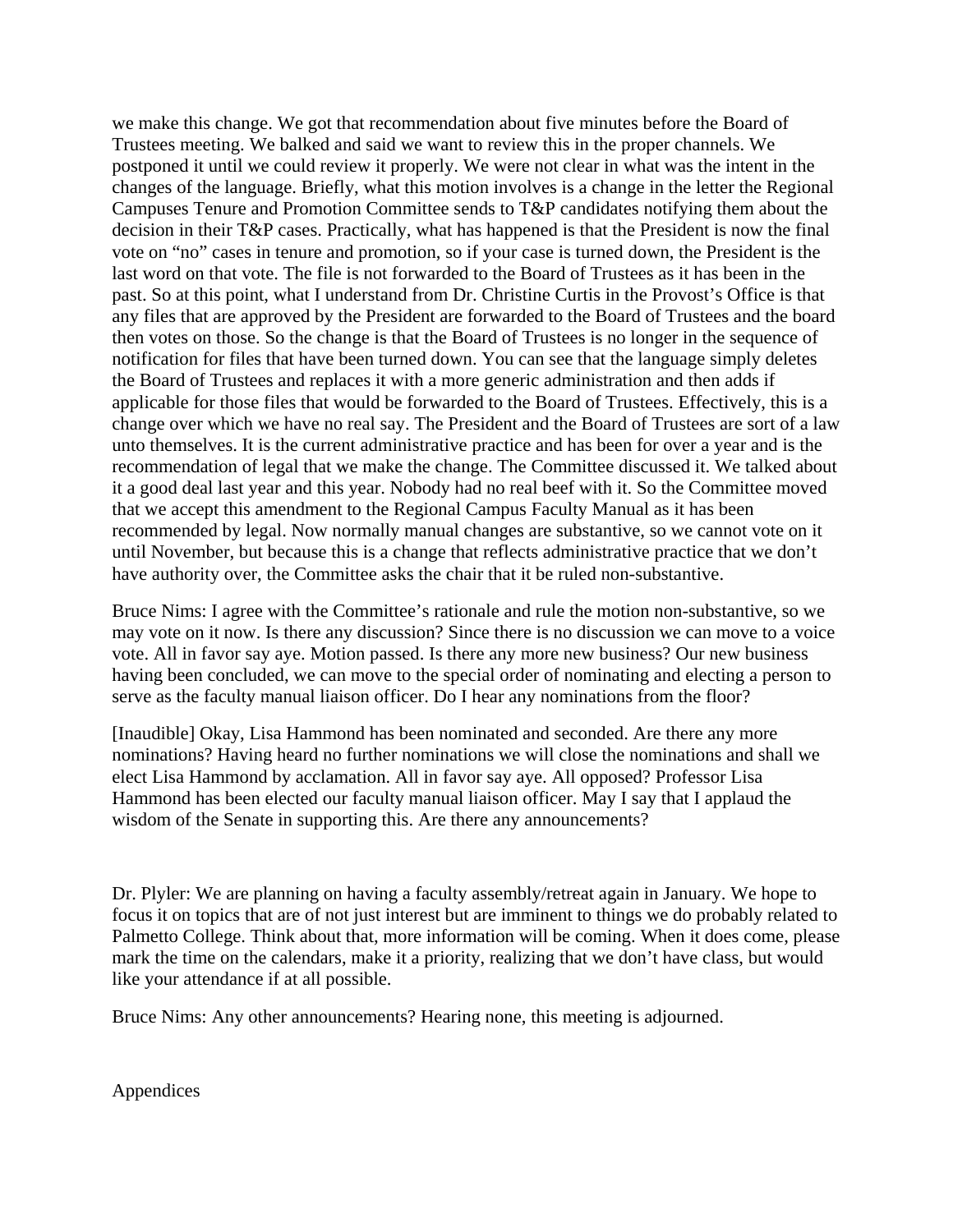**Report of the Vice Provost for System Affairs and Dean for Extended University USC Regional Campuses Faculty Senate USC Columbia, September 28, 2012** 

Welcome returning and new senators to the first of four meetings of the Regional Campuses Senate during the 2012 – '13 academic year!

I appreciate the participation of the Provost, who presented an update and fielded relevant questions about Palmetto College. In addition, we have three regional campus dean's searches in progress, so there will be quite a bit of change in System campus leadership very soon.

We continue to be very fortunate in hiring outstanding faculty to our campuses, and I ask that you assist me in extending a USC welcome to our new colleagues:

(see attachment)

In accordance with the Regional Campuses Faculty Manual, as Vice Provost, I am charged with reporting the frequency of agreement between Vice Provost and Provost and Provost and President in the tenure and promotion recommendations:

The Provost agreed with the Vice Provost for System Affairs and Dean for Extended University on 100% of the tenure files sent forward;

The Provost agreed with the Vice Provost for System Affairs and Dean for Extended University on 100% of the promotion files sent forward;

The President agreed with the Provost on 100% of the tenure files sent forward;

The President agreed with the Provost on 100% of the promotion files sent forward.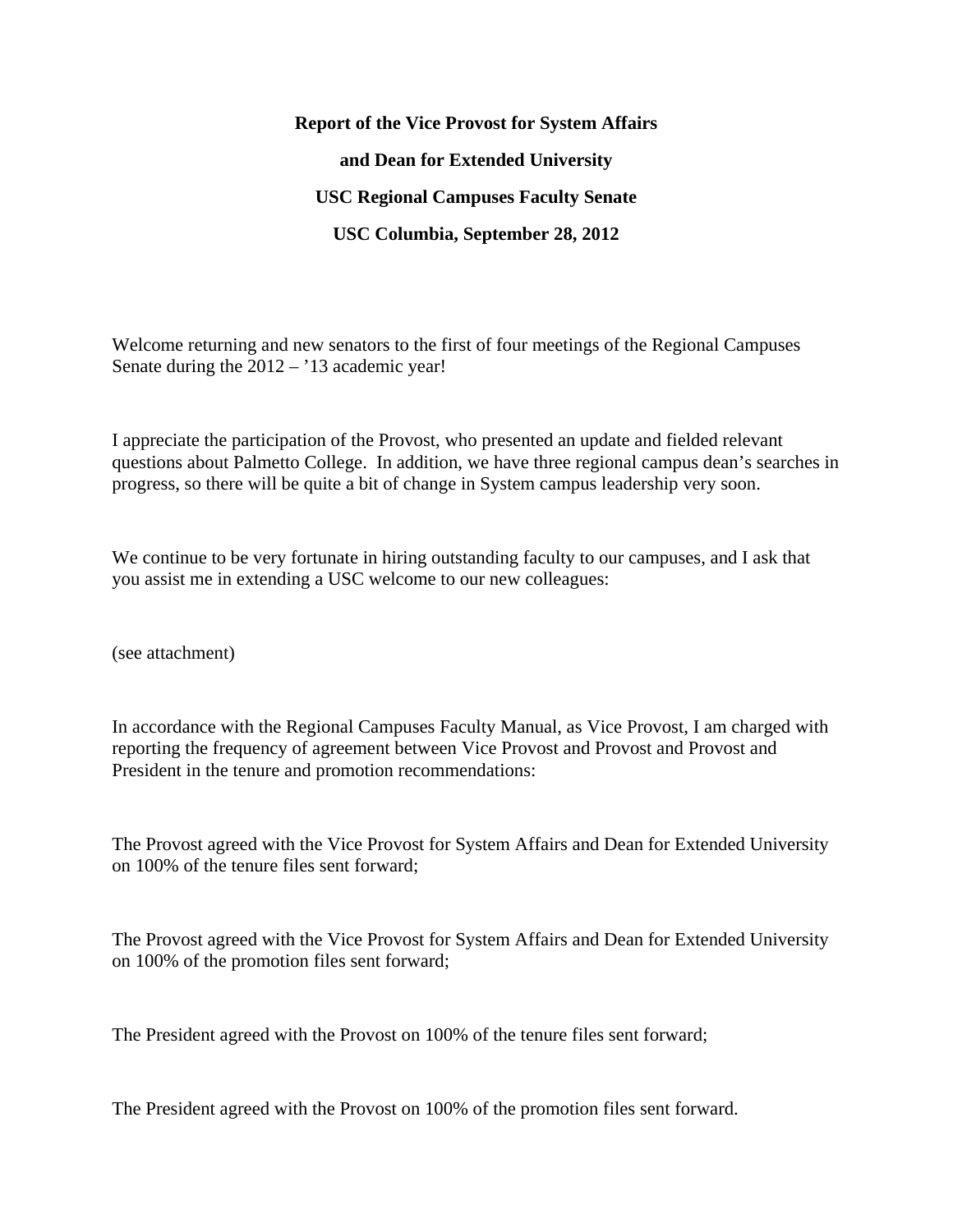Congratulations to all of our faculty on their successful applications for tenure and promotion!

#### **Promotion to Professor**

Andrew Kunka, USC Sumter

## **Promotion to Associate Professor with Tenure**

Janet Hudson, Extended University

Eran Kilpatrick, USC Salkehatchie

Sarah Miller, USC Salkehatchie

Hendrikus van Bulck, USC Sumter

## **Faculty Superlatives:**

## **Julia Elliott**, Extended University, will receive the

2012 Rona Jaffe Foundation Writer's AwardGiven annually to six women writers who demonstrate excellence and promise in the early stages of their careers. Celebrating its 18th year, the Awards have been increased this year to \$30,000 each and were presented to the six recipients on September 20th in New York City. http://www.ronajaffefoundation.org/

Kudos also to: Julia Elliott, Kate Holland, Fran Gardner, Michelle Reese, Ray Mcmanus and Lisa Hammond, who were awarded Provost Internal Grants over the last two award cycles!

## **Announcements**

• Provost Internal Grants applications are due on October 15

Best wishes for a pleasant and productive semester!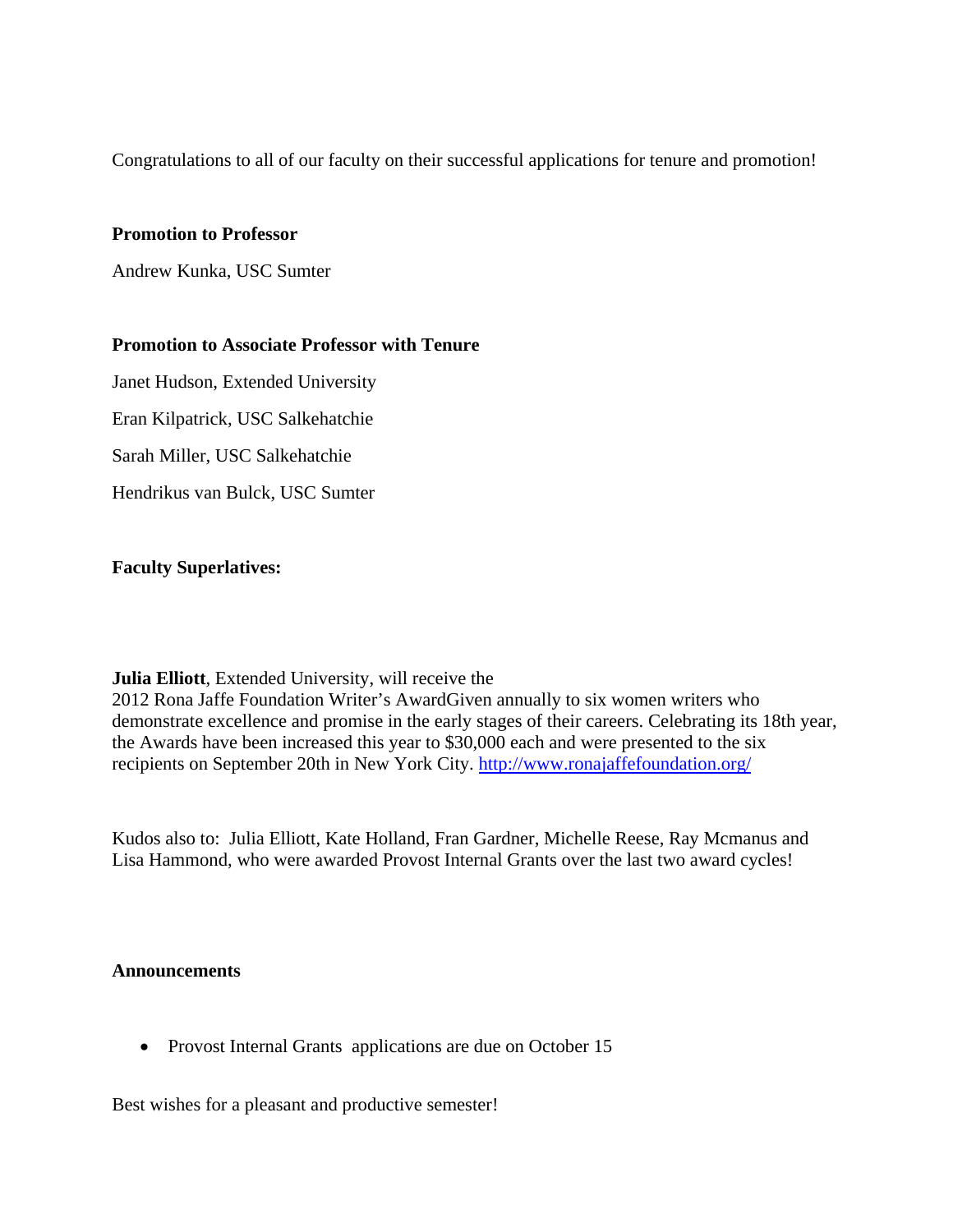## **End of Report**

## **RCFS Meeting, September 28, 2012**

#### **USC Lancaster Dean's Report**

**Student Enrollment and Activities**: USCL is currently up 7.92% in student headcount and 4.42% FTE enrollment above the same date last fall. We are also currently serving 185 students working on Columbia degrees who don't show up in these enrollment numbers. We won't know final enrollment numbers until after Fall II registration in mid October. The athletic department ended the spring semester with a cumulative GPA of 3.1, and three of six teams advanced to national championship events in Kansas and Texas. All six teams showed improvement in academics and in athletic competition. Men's soccer has been added for 2012 – 2013. Men's and women's tennis has been suspended for one year due to an unsuccessful search for a coach. Student study trips are planned to Italy and Richmond Virginia this year.

**Faculty:** We have hired five new faculty members for fall 2012: an instructor of Italian and French, an Assistant Professor of African American Studies, two Assistant Librarians, and a chemistry instructor. Dr. Nathalie Davaut is back teaching this fall after being struck on campus by a pickup truck in January. Professors Eliades, Thurman, and Roberts have retired after long careers at USCL, and Professor Garris has moved from a full time to an adjunct position.

**Facilities**: The Native American Studies Program has moved to 119 South Main Street in Lancaster. The newly remodeled 15000 square foot facility houses six faculty offices, a 30 seat classroom, a large conference room, several galleries, the NAS Archives, the USCL archives, and the world's largest collection of Catawba pottery. You are all invited to a grand opening on October 4, featuring a visit from President Pastides. We still hope to break ground for Founders Hall by the end of the year, and the plan is to open the building by Spring Semester, 2014. We are rebidding the project since the winning contractor from the last bid was unable to secure performance bonds, a requirement of the project. The State Engineer then required the rebid process that has resulted in the delay. The campus detailed study of traffic flow and parking is being reviewed by the LCCHE and the USCL faculty.

**Financial update**: After a very tight year last year, 2012-3 is off to a promising start. A tuition increase of 3.15% coupled with an enrollment increase will allow the campus to catch up on deficit accounts as well as to start building a decent carryover account for 2013-4. The USC Internal Audit Department has begun a comprehensive internal audit of campus, my fourth internal audit since becoming Dean in 2001. It is a real pleasure to have the auditors on campus.

Dr. Cox will introduce our delegation. JC

## **USC Dean Extended University Sally Boyd's report**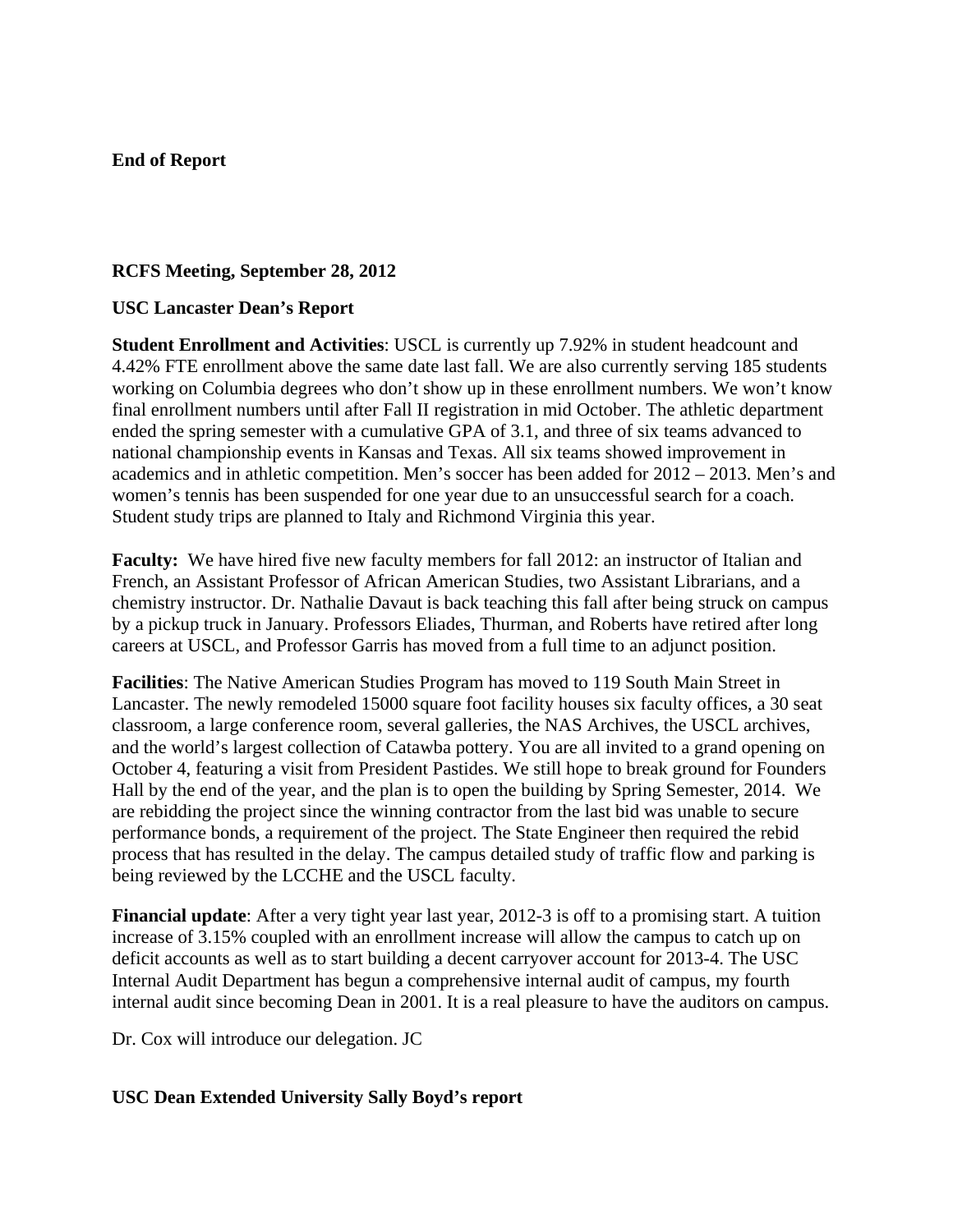An update on Palmetto Programs: 373 students are currently enrolled, 176 have graduated, and 34 have applied for December graduation. BLS—as the degree for Back to Carolina-- went online this fall with 12 courses. New courses will be added Spring 2013 and Fall 2013, with repeats beginning Spring 2014. BOL goes online Fall 1013, and will follow the same cycle of courses being repeated after three semesters. Grants from the Office of the Provost are being provided to Regional Campuses faculty for development of courses for online delivery.

Congratulations to Julia Elliott, assistant professor of English and women's and gender studies in Extended University, for being selected to receive an award named for Rona Jaffe. She is one of six young women writers in the nation chosen for the award, which carries with it \$30,000. Her selection was based on her published experimental fiction, including a short story that won the Pushcart Prize.

Extended University's senators this year are Patrick Saucier, Julia Elliott, and Jessica Sheffield. Chris Nesmith serves on the Executive Committee. Alternates are Mary Hjelm and Dawson Jones.

Regional Campuses

September 28 Meeting

Columbia

## Dean's Report USC Union Regional Campuses Faculty Senate September 28, 2012

**Introductions:** Returning senators for this year are Helene Maire-Afeli and Sam Hauptman. New to the Senate and to USC Union is our new Psychology professor, Randy Lowell. Our alternate is Lane Mayon.

**Hiring:** Our new Director of the Laurens Center operation will begin on October 16. We will be doing a mid-year search for an Assistant Professor of Chemistry and one or two new searches for Fall 2013, one of which will be funded by Palmetto College. Those fields have yet to be determined.

**Enrollment** as of September 21 was 473. Headcount is down 3.67% but FTE is up 3%. Our regular student enrollment is 327, a 5 percent increase over last year, and we have the highest ratio of regular to dual-enrollment students since 2006.

**Back to Carolina:** USC Union handled admissions and financial aid for the B2C program and we expect to continue to do so for at least the next couple of years.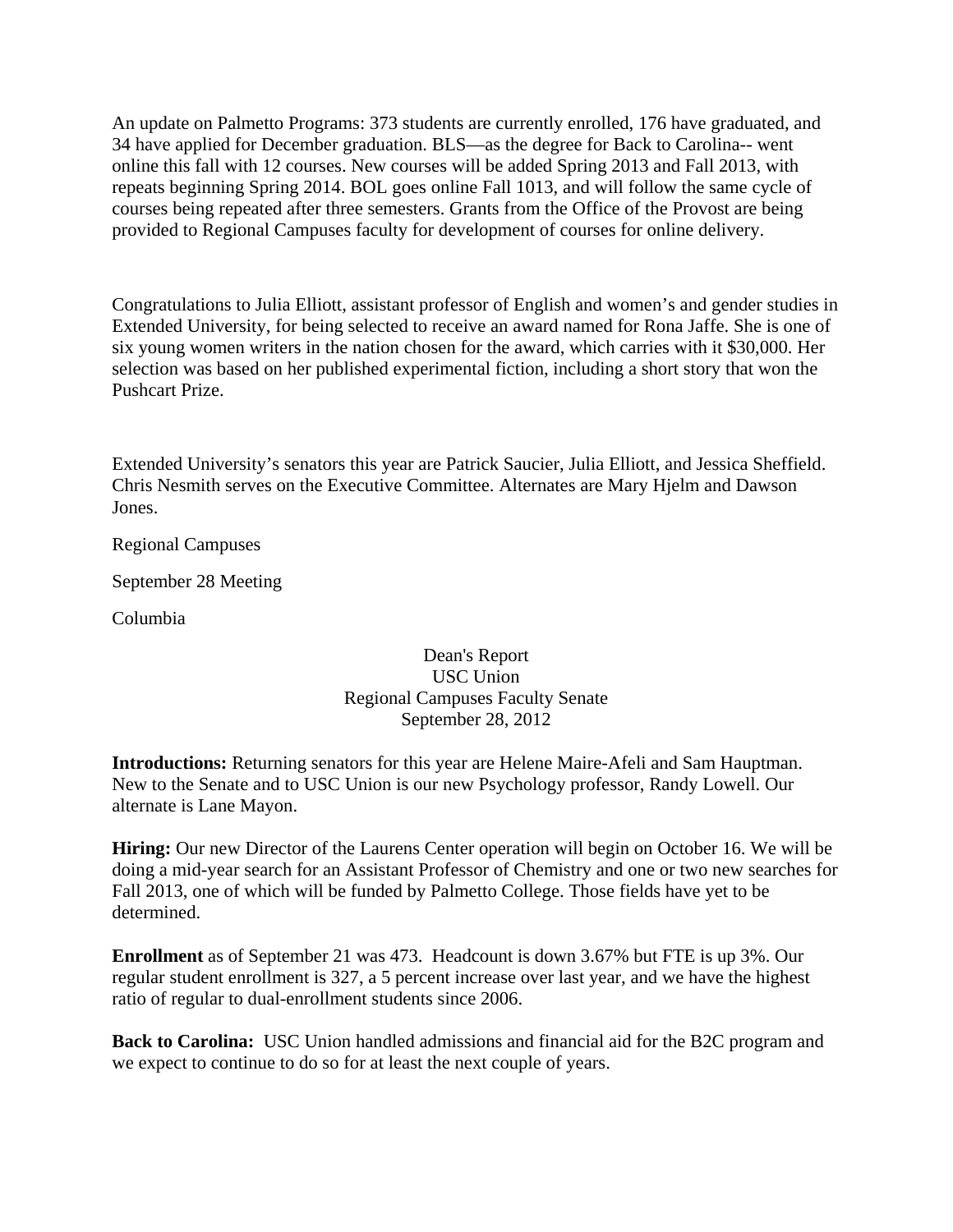**Facilities:** Bids are going out for a company to replace the roof at 311 Main Street, our future new bookstore and student center. Deferred maintenance projects for this year will include a new chiller and (hopefully) some new windows for the Central Building. Our library recently underwent a renovation that replaced the carpet and updated the furnishings. Our new classroom/computer lab in the library is enjoying a great deal of use. Our IT department is rolling out a computer virtualization project that will save money on new computer leases and we are getting ready to move on a VOIP phone system.

**Baseball:** The Bantams have played a few travel teams and have built a 3-2 record. We will be playing in National Club Baseball Association's Division 2, in the District IV-East conference against opponents from Duke, UNC Wilmington, Davidson, and Craven Community College (in New Bern, NC in case you were wondering).

## **Noni Bohonak's Conflict of Interest Committee report**

#### Report to Regional Campus Senate Meeting on September 28, 2012

During the past year, the Conflict of Interest Committee has been busy writing the new policy guidelines required by new federal requirements for funding. The representation of this committee includes many faculty and administrators who are actively involved in obtaining federal grants and other funding. Because of this representation, every effort has been made to protect the rights of the research applicant and meet the requirements for funding as required by the University of South Carolina as well as the federal requirements.

An example of what we had to deal with is the issue of what must be reported on Conflict of Interest forms as part of the application for funding. As you probably know, this information can be released to someone under the Freedom of Information guidelines. While it is one thing for the funding agency to be aware of any interests the applicant might have, it is another for someone to just do an FOI request and spread this information around.

Suppose I had a million dollars worth of M and M candy shares in my stock portfolio. I decide to create two new colors, garnet and black, to sell to M and M for a cool \$100K. So, off I go to find an NSF research grant so that I can pursue this project. Obviously, USC and the NSF folks need to be aware of this "possible" conflict of interest. NSF turns me down after USC reports of a "possible" conflict of interest. But my neighbor hears me complaining that I got turned down by some stupid conflict of interest policy and decides that it might be interesting to find out about what I put on my COI forms. The neighbor puts up the money to get the information with the FOI request. This might seem like an example that is not very realistic, but it could happen. Thus, we were all very concerned about how to protect USC researchers and meet the federal guidelines.

Feel free to contact me for details.

Submitted by

Noni McCullough Bohonak, Ph.D. Associate Professor of Computer Science USC Lancaster 803-313-7136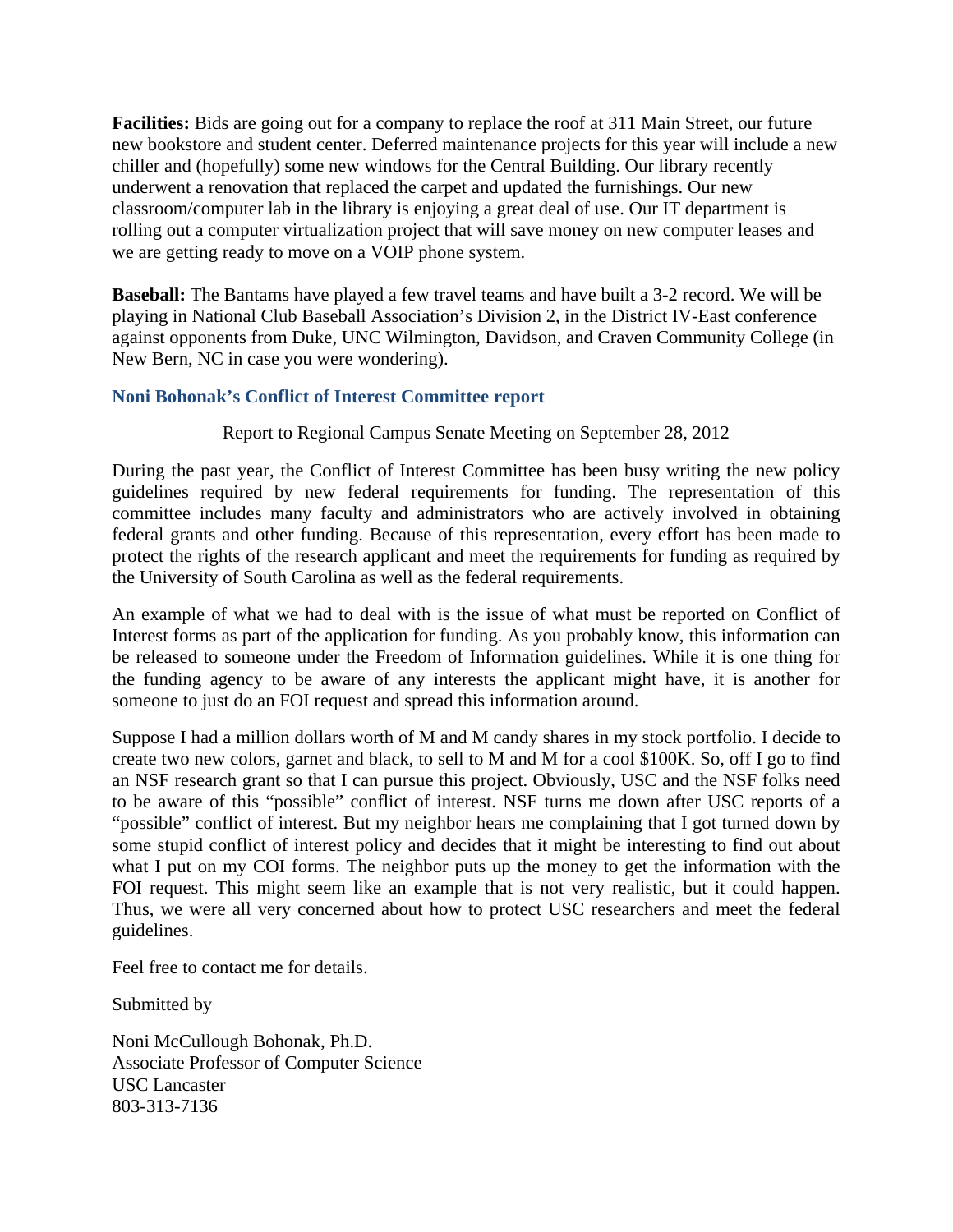nbohonak@mailbox.sc.edu

# **Report from "Faculty Welfare Committee" Columbia Faculty Senate**

To: RC Faculty Senate

From: Janet G. Hudson, Extended University

RC Representative to the USC-Columbia Faculty Welfare Committee—2012-2015

2012 meetings—July-September

Issues:

- FWC has recommended that Faculty Senate adopt a policy on "Faculty Civility" that has clear policy procedures and sanctions for violations. This is designed to address an ongoing problem with some "bullying" of faculty by faculty. Currently the committee is gathering feedback from the September 11 presentation to FS.
- Efforts are currently underway to make registration procedures more transparent when faculty/staff take advantage of the employee benefit of one free course per semester.
- FWC is investigating the possibility of raising travel per diems when traveling on federal grants or privately funded grants.
- FWC is gathering past Faculty Climate Surveys in anticipation of conducting one in the near future
- FWC is investigating the Family Fund approach to soliciting funds for this committee's distribution for faculty health benefits.

Submitted,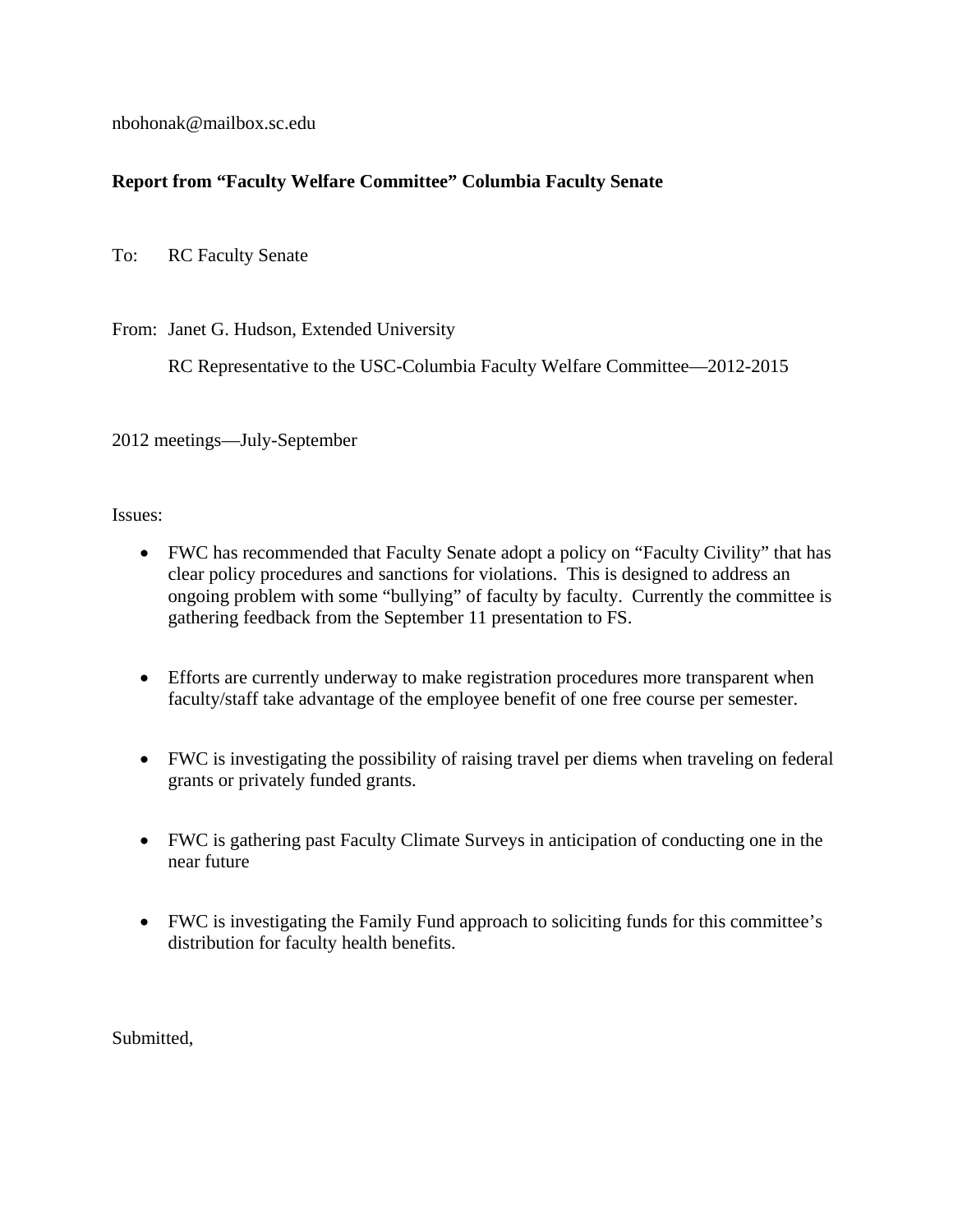Janet G. Hudson

## **Letter from Dr. Sandra Kelly**

Dear Members of the Faculty-Board of Trustees Liaison Committee:

I am writing to let you know a little about the history of this committee and also to update you on possible changes.

My understanding is that for a long period (it is not clear to me how long), the Faculty-Board of Trustees Liaison (FBTL) committee did not meet with the Board of Trustees even though our bylaws seemed to indicate that this committee was supposed to do so (see below). Patrick Nolan, past-chair of Columbia Faculty Senate, tried to remedy that situation by having this committee attend the Board meetings whenever the Academic Affairs and Faculty Liaison Committee (a standing committee of the Board) met. It was good to have a presence but some awkwardness ensued from confusion about our role at these meetings. This summer I met with the new chair of this committee, Mr. Thad Westbrook, and we had a good conversation about what was happening and how the Board and the Faculty might better interact. I am excited about the prospect of moving forward on this.

First, let me clarify. The Board's bylaws clearly indicate that the Academic Affairs and Faculty Liaison Committee meets "from time to time with the Faculty-Board of Trustees Liaison Committee of the Faculty Senate, on matters of concerns to the faculty and of concern to the Board" (from the Bylaws of the Board of Trustees). We must be invited to meet with this committee and we are invited as guests. We are not voting members of this committee and we have to be invited to stay for executive session. That being said, Mr. Westbrook was understanding about the frustration of committee members who made the effort to attend the meetings including driving from other campuses and then having no role or voice and not being allowed to stay for the executive sessions. We agreed that a good solution would be to designate certain meetings (not all of them ) where the FBTL committee would be invited to attend and actually participate in a discussion with the Board committee in some manner. The goal of any discussions is to help move the University of South Carolina forward particularly on issues of mutual concern by the Board and by the Faculty.

I know that some of you attended or tried to attend the Academic Affairs and Faculty Liaison Committee last Friday. This meeting ran very late - - this happens (in a somewhat unpredictable manner) and there is not much that any of us can do about that. I have just learned to plan on the whole day for the meeting. However, since I attend all of the Board meeting, I would be happy to text you to let you know my estimate of how late we are running. Let me know if you would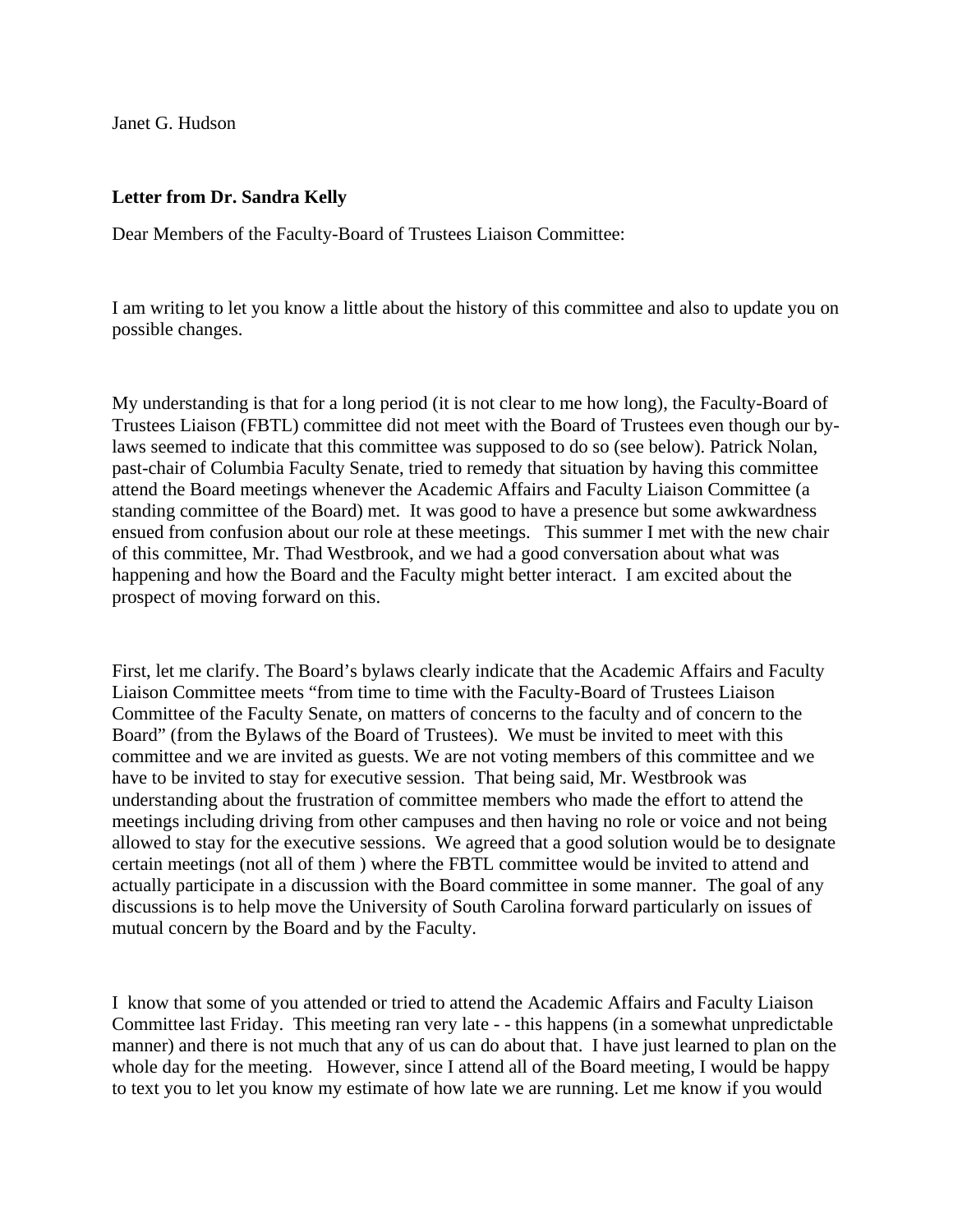like me to do that. There was not really room for discussion at that meeting from faculty although there were some interesting presentations about the academics from fauclty and students at USC. It was a good meeting but not really one in which the FBTL committee had any role. Mr. Westbrook is currently planning on having a role for our committee in the December  $18<sup>th</sup>$  meeting but this is not firm. I will let you know what I hear from Mr. Westbrook. If we are to attend, you will receive an invitation with the agenda.

I apologize for any confusion or inconvenience on Friday. I am looking forward to working with all of you in a meaningful and productive manner over the course of the next year. Best regards, Sandra Kelly, Faculty Senate Chair (USC Columbia)

Sandra J. Kelly, Ph.D.

Carolina Trustee Professor and Faculty Senate Chair

Experimental Psychology Program Director

University of South Carolina

## **Meeting dates of Academic Affairs and Faculty Liaison Committee**

December 18 2012

March 22 2013

June 28 2013

*Excerpt from Faculty Senate Bylaws:* 

# **FACULTY - BOARD OF TRUSTEES LIAISON COMMITTEE**

This committee shall serve as liaison between the faculty and the Board of Trustees. Members shall be the chair and chair-elect of the Columbia Faculty Senate, the chairs of the Faculty Advisory and Faculty Welfare committees, one person appointed by the president upon nomination by the Regional Campuses Faculty Senate, and the chair of the faculty government at one of the four-year campuses. The representation of the four-year campuses shall rotate in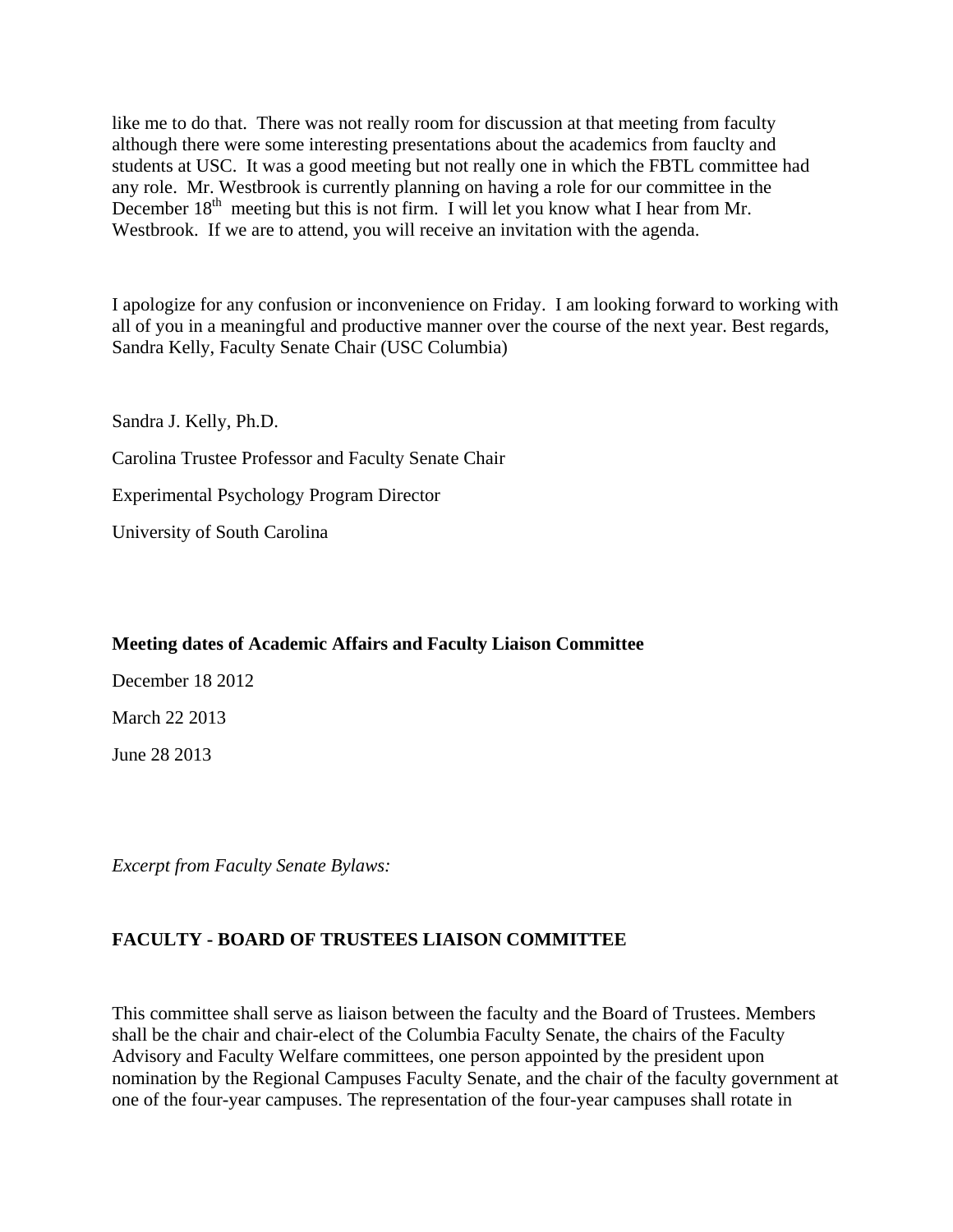alphabetical order, annually, among these campuses, Aiken, Beaufort, and Upstate. The chair of the Columbia Faculty Senate shall be chair of the committee and shall sit with the Board of Trustees as provided by the bylaws of the board.

> Courses & Curriculum Report to the Regional Campuses Faculty Senate (September, 2012) Robert B. Castleberry

The Committee meets on a monthly basis to consider changes to the curriculum. I usually get an electronic copy of the agenda before each meeting, and I forward it to contact people on each campus. If you would like to get a copy of the agenda, please email me so I can add you to my contact list.

If any of the contact people on our campuses have concerns about the proposed changes, I can bring those concerns to the attention of the Committee. Any Committee decisions are merely recommendations to the Faculty Senate, and changes are not final until the Senate approves them. The results of the Senate's actions are posted on its webpage.

The Committee met once in August and once this month. We did the usual things: we accepted new courses, approved changes to existing courses, and endorsed curricular changes. Again, please check the Columbia Senate minutes for details.

I do want to specifically draw your attention to the actions taken on the Carolina Core. Please check the Provost's website for the evolving look of our old general educational requirements. All undergraduate four-year degrees will need to meet the Core, so we have been recommending courses as Core courses and have been endorsing curricular changes that incorporate the new